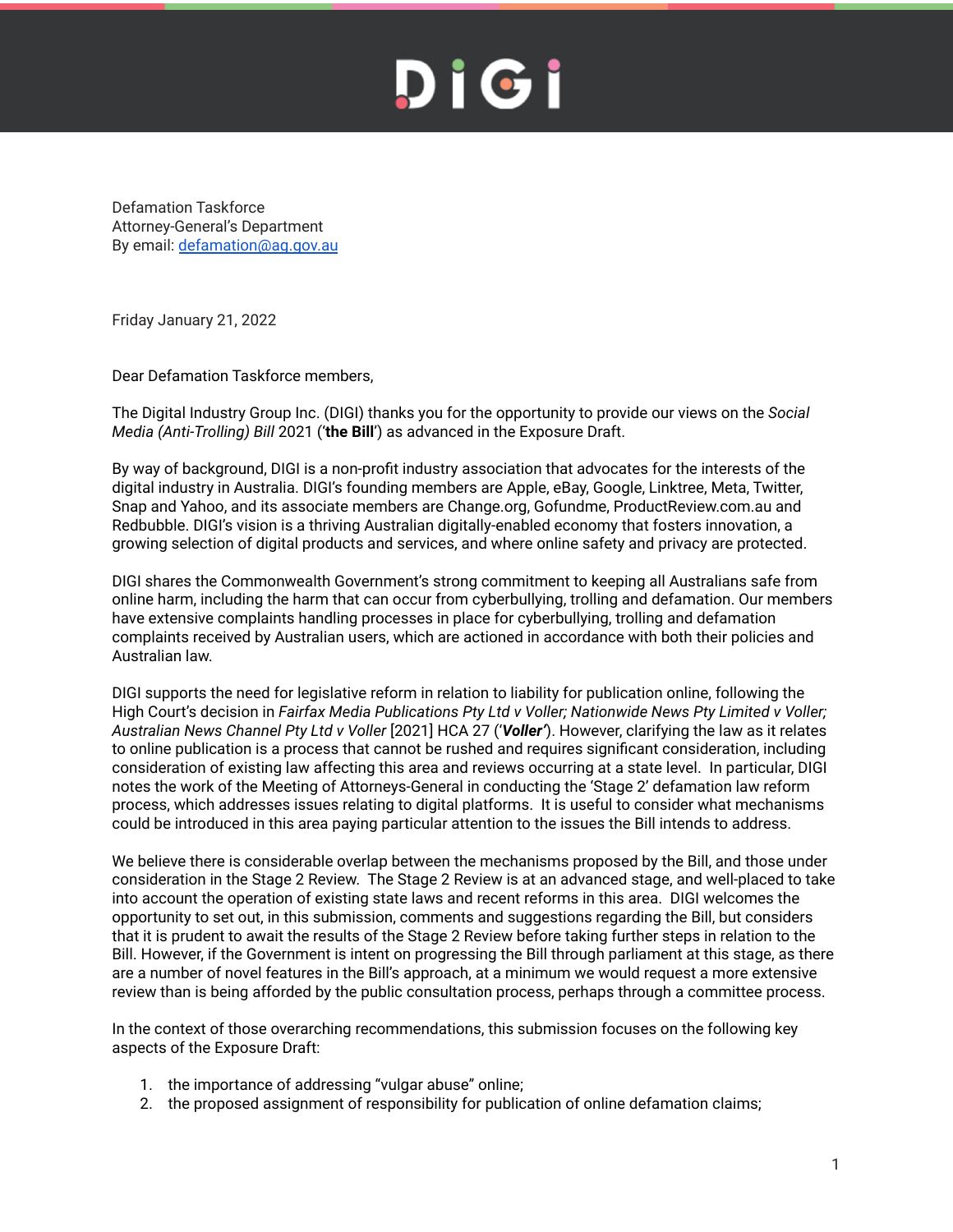- 3. removal of the availability of the innocent dissemination defence for social media service providers;
- 4. the uncertainty and practical shortcomings for social media service providers in light of the current mechanisms set out in the Exposure Draft;
- 5. the interaction of the proposed complaints mechanism in the Exposure Draft with existing Australian laws and international regimes.

We thank you for your consideration of the matters raised in this submission. Should you have any questions, please do not hesitate to contact me.

Best regards,



Sunita Bose Managing Director, DIGI sunita@digi.org.au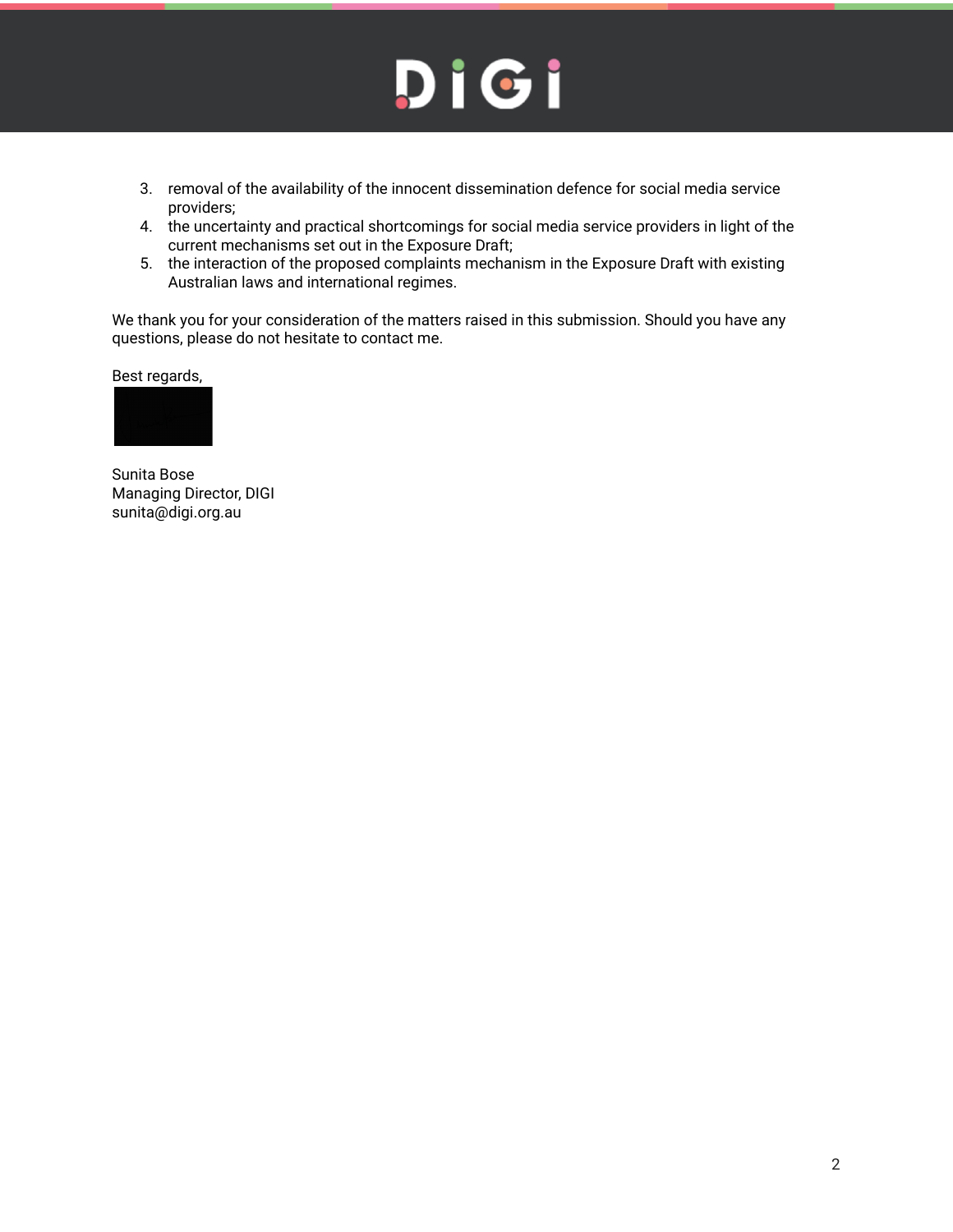## Table of contents

| <b>Part 1: Introduction</b>                                                | 4              |
|----------------------------------------------------------------------------|----------------|
| The intention of the Bill                                                  | $\overline{4}$ |
| <b>Addressing Voller</b>                                                   | 5              |
| The proposed complaints mechanism and end-user disclosure orders           | 5              |
| Part 2: Stage 2 Review of Model Defamation Provisions                      | 5              |
| Overlap between the Bill and the Stage 2 Review                            | 5              |
| Part 3: Voller                                                             | $\overline{7}$ |
| The importance of reconsidering responsibility for publication post-Voller | $\overline{7}$ |
| Control over third-party comments                                          | $\overline{7}$ |
| <b>Summary of recommendations in Part 3</b>                                | 8              |
| Part 4: Trolling                                                           | 8              |
| Guarding against vulgar abuse online                                       | 8              |
| Criminal liability for trolling                                            | 11             |
| Role of the Online Safety Act                                              | 11             |
| Specific protections for children                                          | 12             |
| Duplication of protections                                                 | 13             |
| <b>Summary of recommendations in Part 4</b>                                | 14             |
| Part 5: Complaints mechanism and end-user information disclosure orders    | 14             |
| Introduction                                                               | 14             |
| Collection of contact details and online anonymity                         | 15             |
| Verification of contact details                                            | 16             |
| Nominated entity requirements and access to data                           | 17             |
| Availability of s 15 defence where consent has not been provided           | 19             |
| Section 16 timeframes                                                      | 20             |
| Practical effect of 72 hour timeframes on providers                        | 20             |
| Implementation of timeframes for commenter to consent                      | 20             |
| Clarifying the 'reasonable belief' of the provider requirement             | 21             |
| <b>Addressing Privacy Concerns</b>                                         | 21             |
| Australian privacy jurisdiction: collection of personal information        | 21             |
| Australian privacy jurisdiction: disclosure of personal information        | 21             |
| Interaction with privacy law in other jurisdictions                        | 22             |
| <b>Summary of recommendations in Part 5</b>                                | 22             |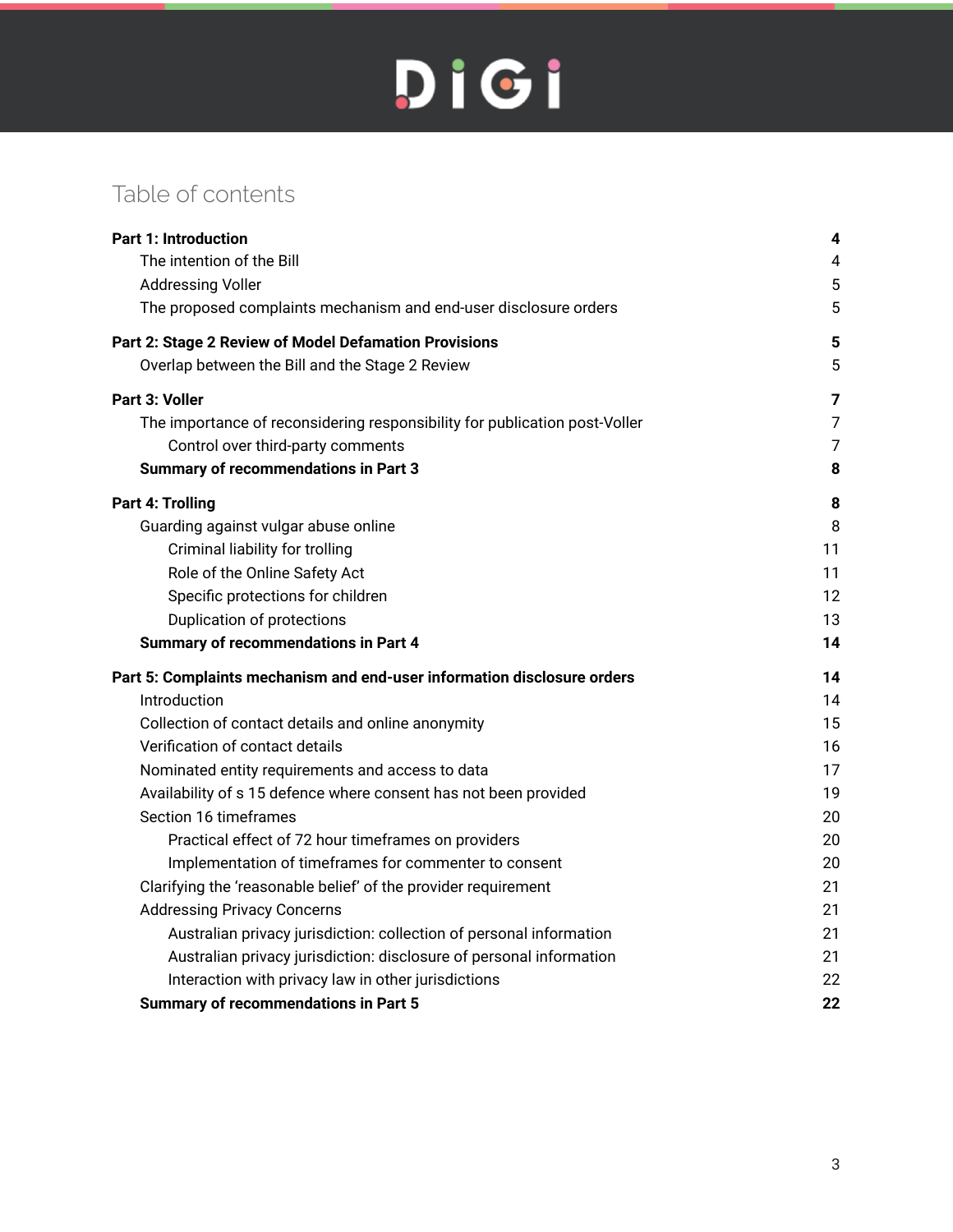### <span id="page-3-0"></span>Part 1: Introduction

### <span id="page-3-1"></span>1. The intention of the Bill

- 1.1. DIGI shares the Commonwealth Government's strong commitment to keeping Australians safe from online harm, including the harm that can occur from anonymous trolls spreading defamatory material online.
- 1.2. DIGI also supports the initiative to legislate following the High Court's decision in *Voller*. The implications of the *Voller* decision are wide-ranging and will most likely result in increased defamation litigation against administrators of social media accounts and those who may not necessarily be responsible for the making of defamatory comments, including individuals and businesses with social media pages.
- 1.3. However, addressing instances of abuse online, and redefining liability for online publication, are two separate and complex issues of legal liability that should not be conflated.
- 1.4. The Bill appears to be primarily concerned with defamation complaints and proceedings, and does not reference the act of 'trolling' anywhere except in its title. Courts have long accepted that 'mere vulgar abuse', including trolling, is not defamatory if it fails to reach the standard of seriously harming a person's reputation or diminishing their standing in the community.<sup>1</sup> Confining the Bill's proposed remedies for online 'trolling' to the tort of defamation misunderstands the nature of the cause of action, the elements underpinning it and importantly, the defences available to publishers of allegedly defamatory material. DIGI contends that the Bill does not address online abuse more broadly.
- 1.5. DIGI submits that there are more effective means by which people can seek a remedy for online trolling, and that defamation proceedings may not be considered the most suitable course of action for many Australians. We discuss this further in **Part 4** below. We also note that the *Online Safety Act 2021* (Cth) (**Online Safety Act**) comes into force in two days' time on January 23 and includes a cyber-bullying scheme where Australian adults or children who are the victims of seriously harmful online abuse can complain to the Office, if the online service providers have failed to act on reports to them. The Office can direct a request for removal to the social media service, and the service must remove the content within 24 hours.
- 1.6. The Online Safety Act also includes stronger information-gathering powers for the eSafety Commissioner to obtain identity information including basic subscriber information for anonymous accounts, in order to conduct investigations into harmful online behaviour and issue fines and notices<sup>2</sup>.
- 1.7. While DIGI members have strict policies and enforcement to prohibit and rapidly remove cyberbullying, DIGI posits that availing of the schemes under the Online Safety Act may

<sup>1</sup> *Thorley v Lord Kerry* (1812) 128 ER 367, 371 (Mansfield CJ); *Mundey v Askin* [1982] 2 NSWLR 369, 372; *Bennette v Cohen* (2005) 64 NSWLR 81, 97-98 (Bryson JA).

<sup>2</sup> eSafety Commissioner, 'Online Safety Act 2021 Fact Sheet', https://www.esafety.gov.au/sites/default/files/2021-07/Online%20Safety%20Act%20-%20Fact%20sheet.pdf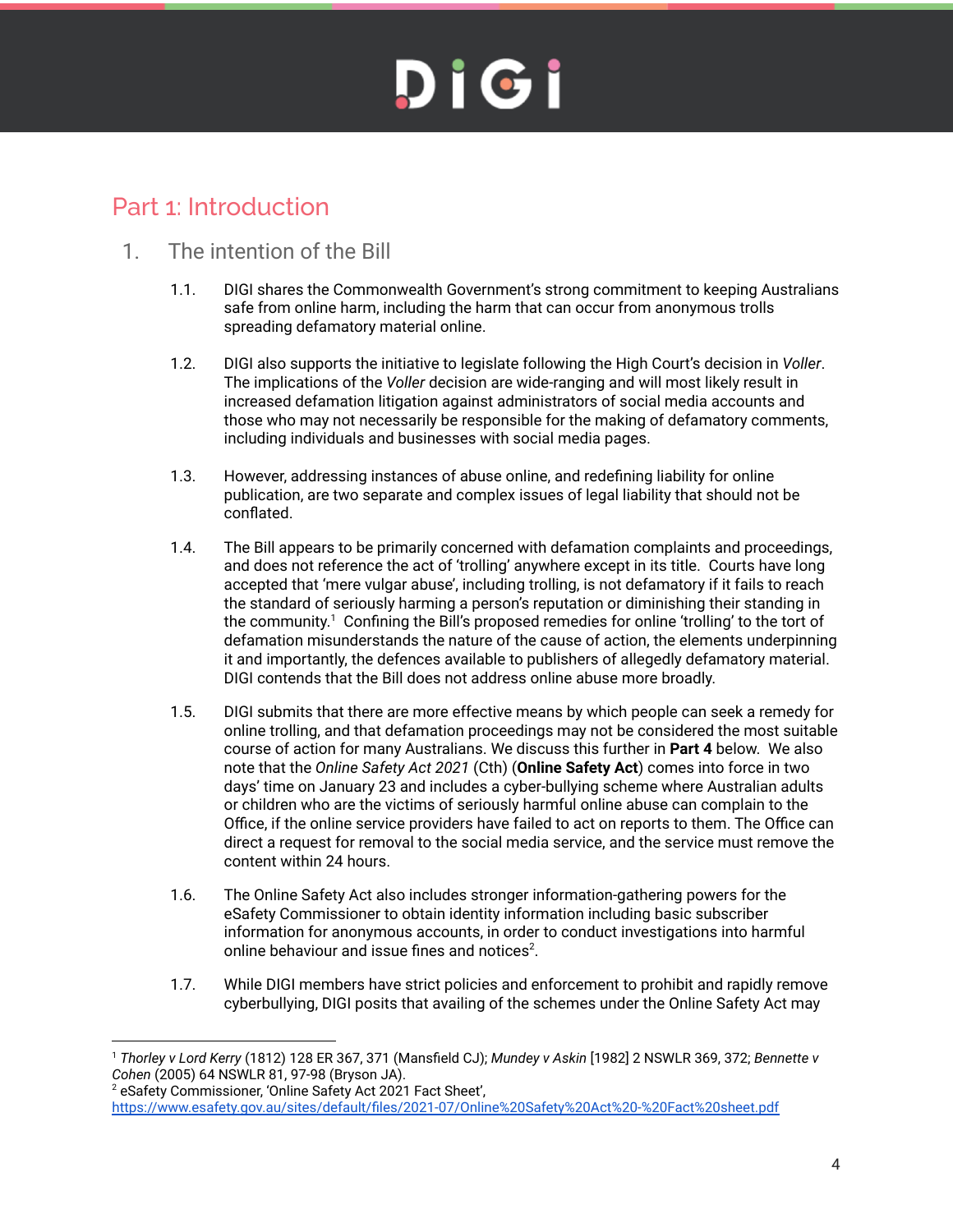be a more accessible pathway for victims, in the instance that any platform may not address the abuse in the first instance.

### <span id="page-4-0"></span>2. Addressing *Voller*

- 2.1. DIGI agrees that the law in relation to liability for publication of defamatory matter requires modernisation for the digital age, particularly in light of the recent decision of the High Court in *Voller.* However, allocating liability for publication to social media service providers (**'providers**') as contemplated in s 14(1)-(2) of the Bill does not address the issues that *Voller* presents, and that the Bill seeks to resolve.
- 2.2. Potential liability for defamatory third-party comments online should be attributed to page administrators and providers when a page administrator or provider is made aware of the defamatory comment and fails to remove the comment within reasonable time. We discuss this further in **Part 3** below.

### <span id="page-4-1"></span>3. The proposed complaints mechanism and end-user disclosure orders

- 3.1. DIGI supports the introduction of a clear complaints regime which clarifies the responsibilities of providers and individuals in handling complaints of defamatory content being posted online. As detailed below at **Part 2**, DIGI submits that it is more effective to introduce this complaints scheme following the Meeting of Attorneys-General's Stage 2 Review of the Model Defamation Provisions ('**MDPs**').
- 3.2. In the event that the Commonwealth Government does not accept this recommendation, DIGI has set out a range of specific concerns with the complaints scheme and end-user disclosure orders proposed in the Bill, and encourage a more extensive review than is being afforded by the public consultation process, perhaps through a committee process.
- 3.3. Most notably, DIGI is concerned that the obligations imposed by these mechanisms are unclear and do not appropriately address circumstances where the requisite consent is not provided by a commenter, or where a commenter cannot be located.
- 3.4. DIGI also holds concerns with the process for compliance proposed in the complaints scheme, and the potential legal conflicts that DIGI's members may face in circumstances where the proposed obligations under the Bill conflict with laws relating to privacy and data in other jurisdictions. DIGI's concerns are set out in **Part 5** below.

### <span id="page-4-2"></span>Part 2: Stage 2 Review of Model Defamation Provisions

- <span id="page-4-3"></span>4. Overlap between the Bill and the Stage 2 Review
	- 4.1. DIGI submits that the issues contemplated by the Bill may be better addressed following the Meeting of Attorneys-General's Stage 2 Review of the MDPs. DIGI acknowledges that the intention of the Commonwealth Government is for the Bill to complement State defamation reform, however DIGI is concerned that there is considerable overlap between the mechanisms proposed by the Bill and those under consideration in the Stage 2 Review: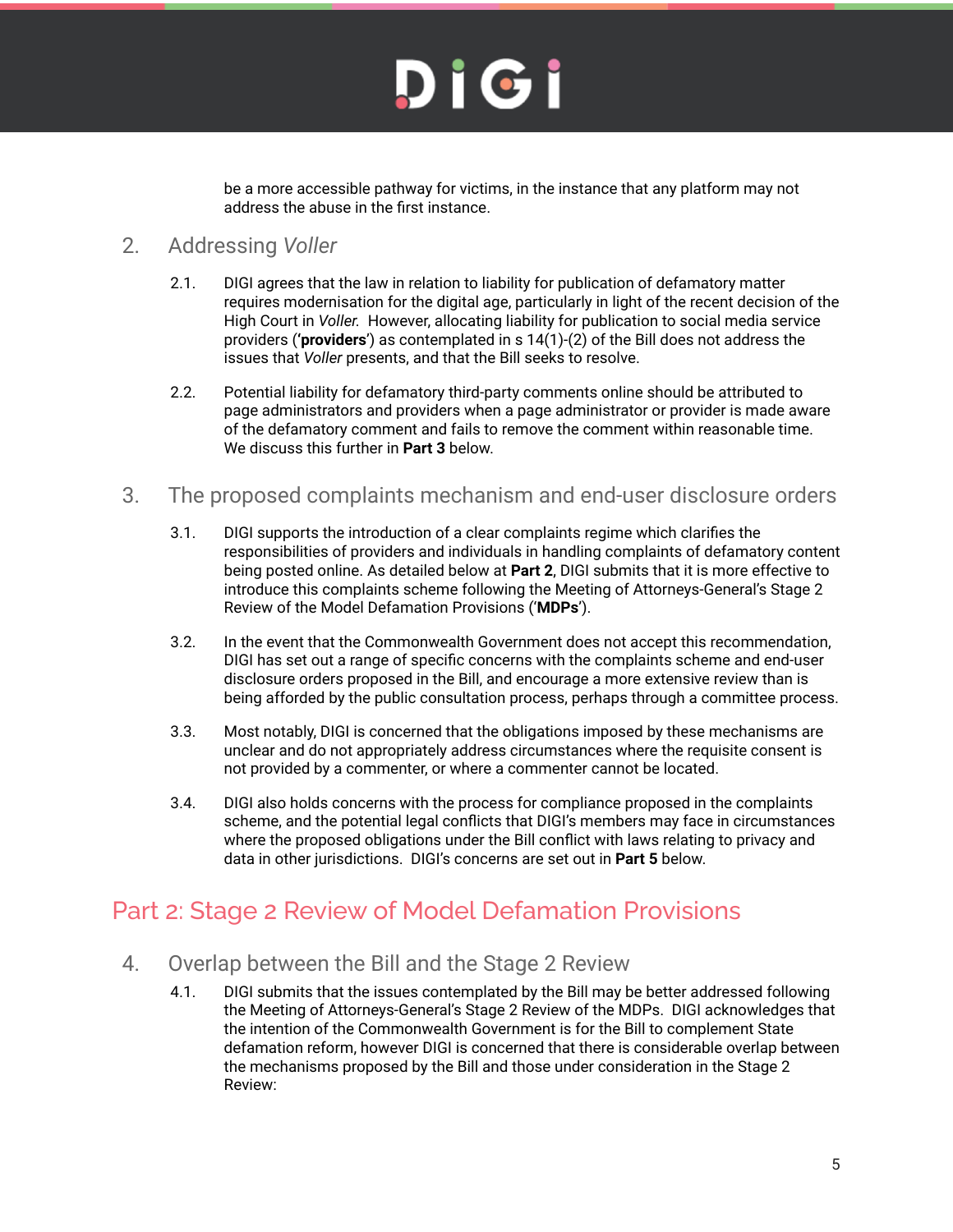- a) Part A of the Stage 2 Review addresses the question of internet intermediary liability in defamation for the publication of third-party content. Notably, the Stage 2 Review has sought feedback on a proposal to amend Part 3 of the MDPs to better accommodate complaints to internet intermediaries (which includes the social media service providers that would be captured by the Bill). $^3$  It considers the appropriate remedies internet intermediaries can offer to complainants in light of the 'concerns notice' and 'offer to make amends' process provided for in State legislation, including whether a complaints notice should be distinct from a mandatory concerns notice. $^4$  The operation of concerns notices is not considered by the Bill. However, DIGI submits that this is crucial to ensure a streamlined complaints and notification process that does not place onerous and potentially conflicting legal obligations on providers.
- b) The Stage 2 Review also contemplates the introduction of a safe harbour defence subject to a complaints notice process and considers this in light of potential reforms to the innocent dissemination defence.<sup>5</sup> Instead of imposing liability for publication on providers but not page owners as contemplated by s 14 of the Bill, the Stage 2 Review considers how the innocent dissemination defence may be amended to take into consideration the role of page owners and providers in the publication process.<sup>6</sup> As outlined in Part 5 below, DIGI considers that there are circumstances where the blanket removal of an innocent dissemination defence would result in unfair and unintended outcomes, and submits that there is merit in awaiting the Stage 2 Review's recommendations in this respect.
- c) The Stage 2 Review more directly addresses particular features of the complaints notice process, including steps required to be engaged by complainants before initiating the process<sup>7</sup> and whether a complaints notice should include an indication of the serious harm to reputation likely to be caused by the publication.  $^8$  Like the Bill, it suggests the mechanism of court orders to identify originators, however makes reference to countervailing considerations such as privacy and whistle-blower protection. $^9$  As our submission outlines below, further consideration ought to be given to these issues, particularly in relation to sections 16 and 18 of the Bill. Further, unlike the Bill, the Stage 2 Review considers potential orders to have online content removed.<sup>10</sup>
- 4.2. DIGI welcomes the opportunity to set out, in this submission, its comments and suggestions in relation to the Bill. However, DIGI is concerned that the Bill proposes similar but not identical mechanisms to those currently under consideration by the Meeting of Attorneys-General. DIGI emphasises that the Stage 2 Review is at an

- 5 Ibid p. 59.
- 6 Ibid p. 55.
- $7$  lbid p. 68.

9 Ibid p. 81.

<sup>3</sup> See, e.g., Discussion Paper, Attorneys-General Review of Model Defamation Provisions – Stage 2 <https://www.justice.nsw.gov.au/justicepolicy/Documents/review-model-defamation-provisions/discussion-paper-st age-2.pdf> p. 51, 67.

<sup>4</sup> Ibid.

<sup>8</sup> Ibid p. 70.

<sup>10</sup> Ibid p. 77.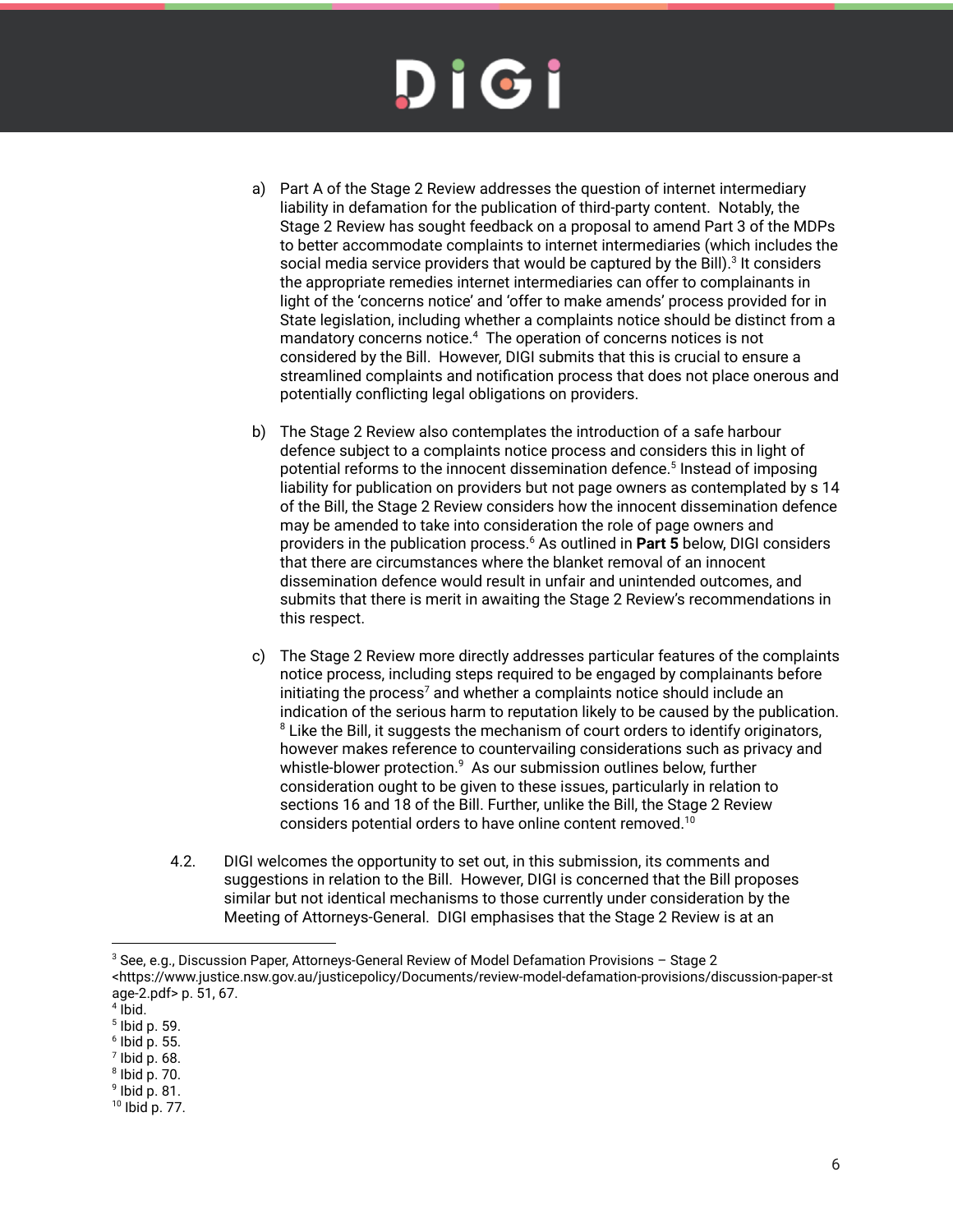advanced stage, and well-placed to take into account the operation of existing State laws. DIGI therefore suggests that it is prudent to await the results of the Stage 2 Review before taking further steps in relation to the Bill.

## <span id="page-6-0"></span>Part 3: *Voller*

- <span id="page-6-1"></span>5. The importance of reconsidering responsibility for publication post-*Voller*
	- 5.1. DIGI supports the initiative to legislate post-*Voller.* DIGI accepts that the implications of the *Voller* decision are wide-ranging and will likely result in increased defamation litigation against administrators of social media accounts, including individuals and businesses with social media pages. DIGI acknowledges that the expansion of internet publication and the impact of the *Voller* decision has resulted in the need to reconsider and reallocate responsibility for defamatory comments made online, and also recognises the Commonwealth Government's intention to ensure that social media services play a role in this reallocation of responsibility.
	- 5.2. DIGI submits, however, that allocating liability for publication to providers as contemplated in s 14(1)-(2) of the Bill does not address the issues that *Voller* presents, and that the Bill seeks to resolve. Rather, the simplicity of the approach taken may have counterproductive results.
- <span id="page-6-2"></span>6. Control over third-party comments
	- 6.1. The Bill seeks to address a key concern arising from *Voller*: that people should not be responsible for the comments of third parties over which they have no *control.* Mandating responsibility for defamatory publication on social media to providers in all instances, however, does little to address this issue of control.
	- 6.2. In confirming that page owners are not publishers of third-party comments in any circumstances (s 14), the Bill discourages those with the ability to moderate comments in real time from engaging in such moderation. A mechanism that encourages the proactive management of comments, through the involvement of page owners and social media services, is more suitable to address the issues that arise from *Voller* and the Commonwealth Government's concerns with the harmful impacts of defamatory online comments on Australians. 11
	- 6.3. DIGI submits that s 14 of the Bill does not adequately address its intended approach of ensuring that page owners are not responsible for comments made by third parties of which they are not aware. Section 14(1) provides that, where a comment is posted by a third party, an Australian page owner is "not taken to be a publisher of the comment." The Bill does not envisage circumstances in which a page owner becomes aware of a potentially defamatory comment on their page. The effect of this provision not only legislates against the findings in *Voller,* but also has the effect of legislating around extensive case law which provides that, upon notification of a defamatory third-party

<sup>11</sup> *Social Media (Anti-Trolling) Bill 2021: Explanatory Paper,* p. 1.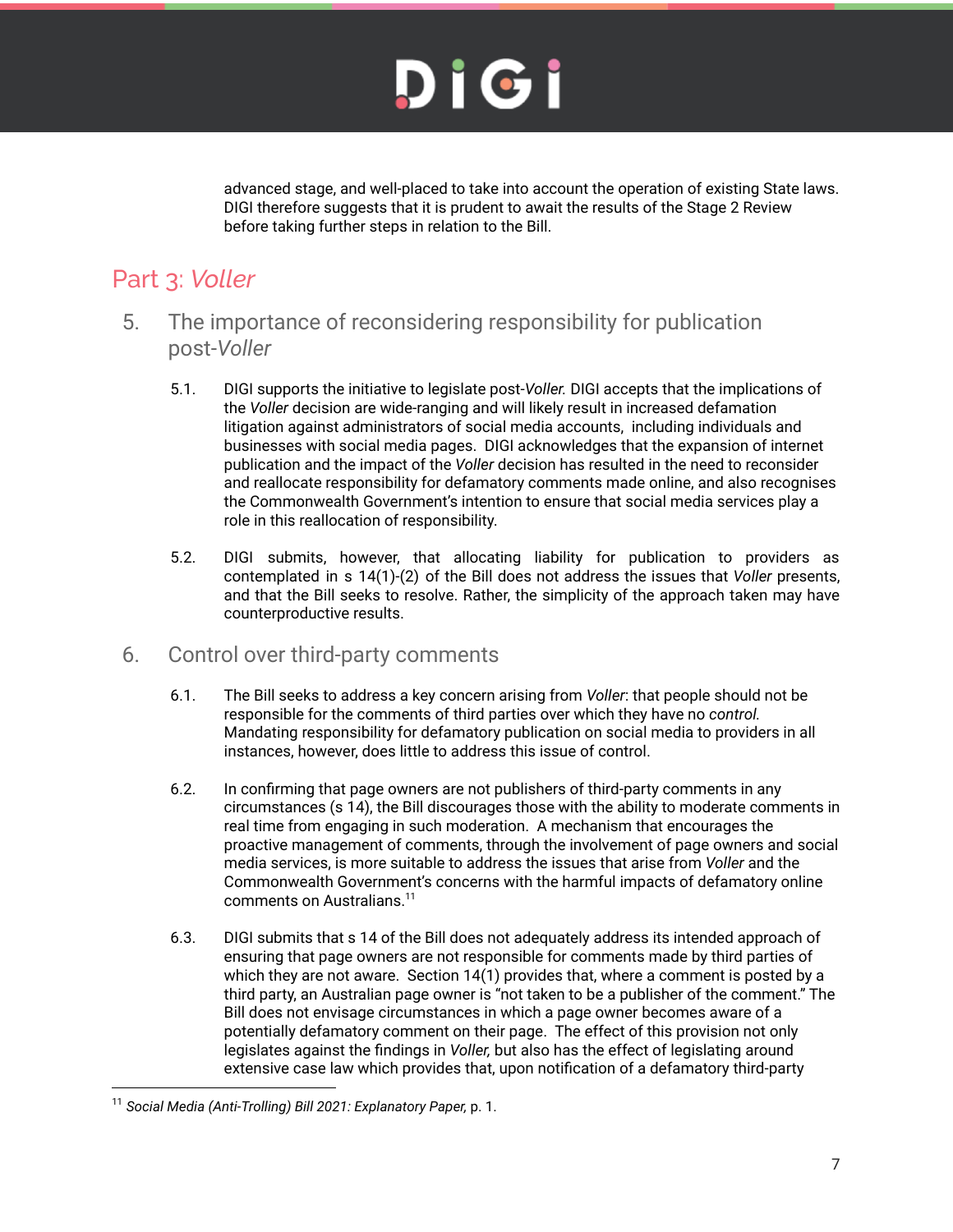comment and failure to remove the comment within a reasonable time, a host of such comment is a publisher.<sup>12</sup>

- 6.4. DIGI shares the Commonwealth Government's concern that the imposition of liability for publication post-*Voller* may have the effect of impinging on free speech, as exemplified in the result of some page owners turning off comments entirely on their social media posts following *Voller*. However, DIGI submits that absolving page administrators from liability for publication altogether is not the best mechanism for addressing these concerns. Rather, liability should accrue where the page owner or provider is made aware of the publication, provided with sufficient information about the complaint, and fails to remove the publication within a reasonable time. This suitably aligns with the mandatory concerns notice process required to commence proceedings under State legislation.
- 6.5. Such a solution will carefully balance the protection of one's reputation to one's right to freedom of expression, and will amend the law in relation to liability for publication as affirmed in *Voller,* to be workable and appropriate for a digital age. This is also consistent with the maintenance of the innocent dissemination defence, which contemplates circumstances where a defendant had no knowledge as to the defamatory content of a matter and was not the primary distributor or originator of defamatory material, and did not have capacity to exercise editorial control. $^{13}$  For further discussion of this issue, see **Part 5**.

### <span id="page-7-0"></span>**Summary of recommendations in Part 3**

- A. Legislation should be introduced which modernises liability for publication in the internet age.
- B. Page administrators and social media service providers should be considered in determining liability for publication, *but only* in circumstances where a page administrator or social media service provider is aware of a defamatory publication and fails to remove it from public view within reasonable time after being notified of its existence.

## <span id="page-7-1"></span>Part 4: Trolling

- <span id="page-7-2"></span>7. Guarding against vulgar abuse online
	- 7.1. The Bill posits the tort of defamation as the primary remedy to 'trolling' and online abuse. It is intended that potential victims of defamatory statements can be connected to the person who has made the comments for the purpose of instituting defamation proceedings in the Australian courts. 14
	- 7.2. However, the Bill's championing of the tort of defamation as the most applicable cause of action to address online trolling is misconceived, and has the potential to lead those

<sup>12</sup> *Byrne v Deane* [1937] 1 KB 818.

<sup>13</sup> *Social Media (Anti-Trolling) Bill 2021: Explanatory Paper,* p. 2.

<sup>&</sup>lt;sup>14</sup> Detailed Explanatory Notes, p 5.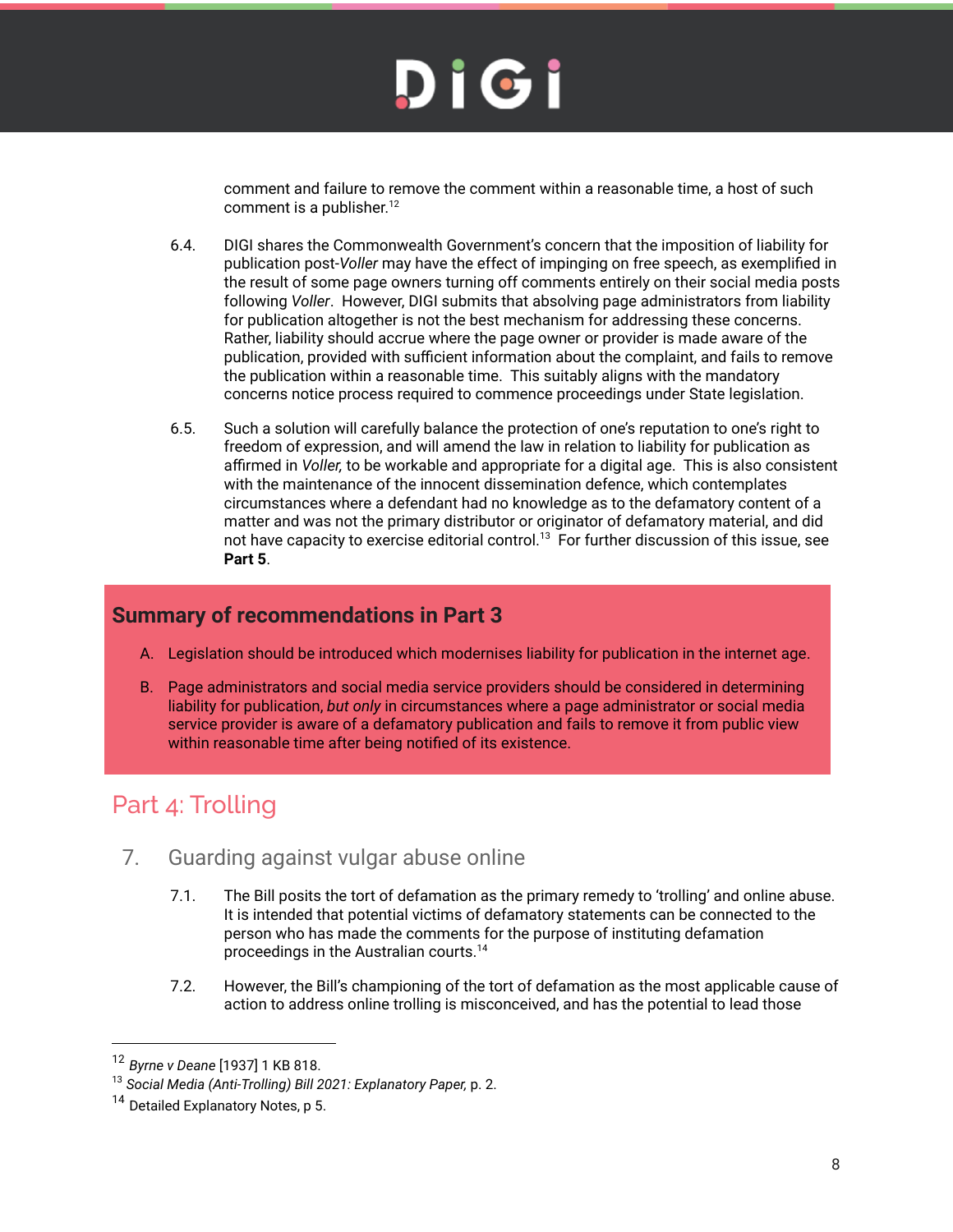seeking recourse via its proposed mechanisms down a costly, time consuming and potentially ineffective pathway.

7.3. DIGI submits that there are more effective means by which people can seek a remedy for online abuse under the cyberbullying schemes provided by the Online Safety Act, which enable child and adult victims of online abuse to have content removed within 24 hours.

#### Misapplication of the tort of defamation

- 7.4. Confining the Bill's proposed remedies for online 'trolling' to the tort of defamation misunderstands the nature of the cause of action, the elements underpinning it and importantly, the defences available to publishers of allegedly defamatory material. The tort of defamation is founded on the premise that a publication, in this case a comment made on a social media service, has harmed the reputation of the person who is the subject of the comment, held them up to ridicule or led others to shun and avoid them. $^{15}$
- 7.5. It has long been accepted that 'mere vulgar abuse' is not defamatory if it fails to reach the standard of harming a person's reputation or diminishing their standing in the community.  $16$  'Trolling', generally understood to be 'the act of leaving an insulting message on the internet in order to annoy someone',<sup>17</sup> or 'with the aim of provoking responses',<sup>18</sup> would have to satisfy a high threshold of harm and scope in order to give rise to a cause of action in defamation. While harmful to its intended target, trolling may not rise to a level sufficient to give its victim a cause of action in defamation.
- 7.6. Australian courts in multiple jurisdictions have established that, whilst there is no strict dichotomy between mere vulgar abuse and defamatory comments, mere vulgar abuse will not amount to defamatory conduct without considering the person's existing reputation, the extent of the abusive publication, its subject matter and its impact on an ordinary person's perception of the insulted individual.<sup>19</sup> The Supreme Court of South Australia noted in *Aldridge v Johnston:*

'*[i]t has become quite common for material to be published, particularly on social media, in an abusive and offensive way. Words can be abusive, vulgar or objectionable without being defamatory. Words might injure a person's pride without injuring his or her reputation.*' 20

7.7. The distinction between injury to pride, and injury to reputation, is central to the nature of trolling. Trolls ultimately aim to provoke and annoy. Their goal and conduct can be upsetting for the individual subject to the online abuse, but it does not necessarily reach

<sup>15</sup> *Radio 2UE Sydney Pty Ltd v Chesterton* [2009] HCA 16, [3], [36].

<sup>16</sup> *Thorley v Lord Kerry* (1812) 128 ER 367, 371 (Mansfield CJ); *Mundey v Askin* [1982] 2 NSWLR 369, 372; *Bennette v Cohen* (2005) 64 NSWLR 81, 97-98 (Bryson JA). State law mandates that the harm to the person's reputation must be "serious harm".

<sup>17</sup> Cambridge Dictionary, 'Definition of trolling', accessed 21 December 2021,

<sup>&</sup>lt;https://dictionary.cambridge.org/dictionary/english/trolling>.

<sup>&</sup>lt;sup>18</sup> Macquarie Dictionary, 'troll", accessed 12 January 2021,

<sup>&</sup>lt;https://www.macquariedictionary.com.au/features/word/search/?search\_word\_type=Dictionary&word=trolling>.

<sup>19</sup> *Bennette v Cohen* (2005) 64 NSWLR 81 [51]; *Briscinari v Piscioneri (No 4)* [2016] ACTCA 32 [59]-[62].

<sup>20</sup> *Aldridge v Johnsto*n [2020] SASCFC 31 [119], citing Patrick George, *Defamation Law in Australia* (LexisNexis Butterworths, 3rd ed, 2017) 218.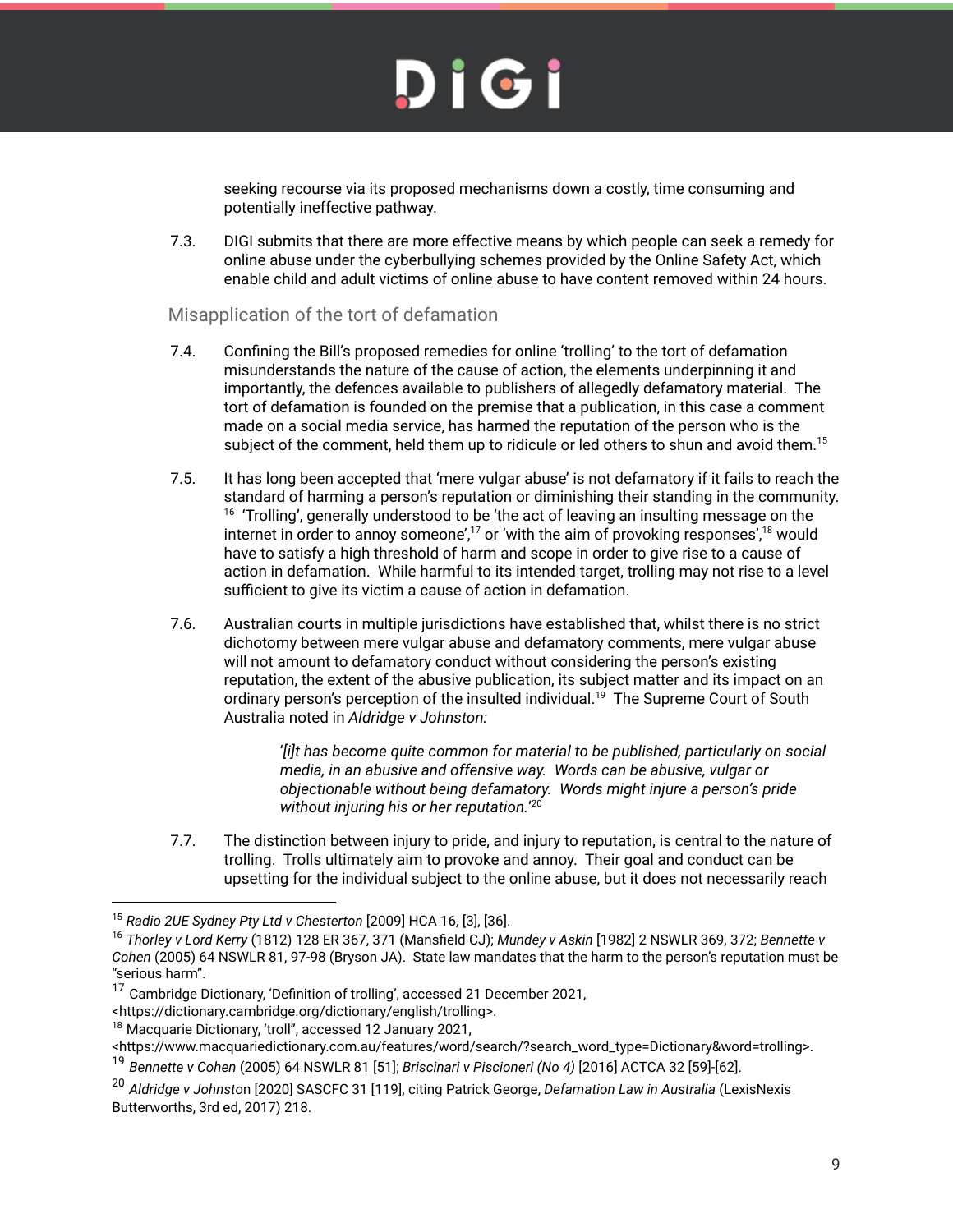the threshold of harming their reputation. The argument that a complainant has failed to establish defamatory meaning is one that is readily available to trolls and will prevent the success of potential defamation proceedings for parties subject to online abuse.

Trolling through the prism of the Bill's proposed complaints mechanism

7.8. The Bill predicates its prescribed requirements for providers' complaints schemes as being applicable:

> '*if a person (the complainant) has reason to believe that there may be a right for the complainant to obtain relief against an end-user of the social media service (the commenter) in a defamation proceeding that relates to a comment posted on a page of the service by the commenter (emphasis added) (s 16(1)).*'

- 7.9. DIGI's comments on the specific form of the complaints mechanism are set out in detail in **Part 5** of this submission. More broadly, considering the operation of the mechanism in relation to complaints regarding online trolling, DIGI submits that there are several shortcomings.
- 7.10. The proposed mechanism is predicated on a complainant having a right to obtain relief. Assessing the likelihood of relief being granted to a complainant is a complex and nuanced task which requires consideration of the nature, scope and broader context of the publication in question. Respectfully, such an assessment is not a simple task. The inherent complexities of defamation law mean that members of the public are not necessarily in a position to determine whether a comment is truly defamatory and has caused them sufficiently serious harm, so as to give rise to a right to relief. Where a person has been the subject of trolling, it may be particularly unclear whether there is a right to relief in defamation. The Bill aims to provide fast and efficient access to recourse for harmful online content; however, it seems victims of trolling may either be unable to rely on the mechanism due to having no right to relief in defamation, or be driven to seek legal advice in order to determine this matter, and incur expenses of doing so.
- 7.11. It is unclear whether providers are required to accept the complainant's opinion as to whether they have a potential cause of action, or whether the provider is able to make its own assessment as to whether the complainant has a reasonable belief that they may have a cause of action in defamation. DIGI also notes that the Bill would require a provider (with no contextual information about the publication or parties involved) to disclose to a complainant, within a short timeframe, a commenter's email address and phone number. DIGI is concerned that the process may be utilised for improper purposes (for example, to facilitate stalking, or spurious, vexatious or politically motivated complaints and litigation).
- 7.12. The requirement to inform a complainant of whether a comment was made by a user located in Australia or another country ignores the use of tools such as Virtual Private Networks (VPNs) and other location-masking technologies. Such technologies allow a user to select a location from which their comments appear to be made, reducing the utility of providers disclosing the location from which trolling comments were made. The availability of such technologies is likely to be exploited by those seeking to evade identification.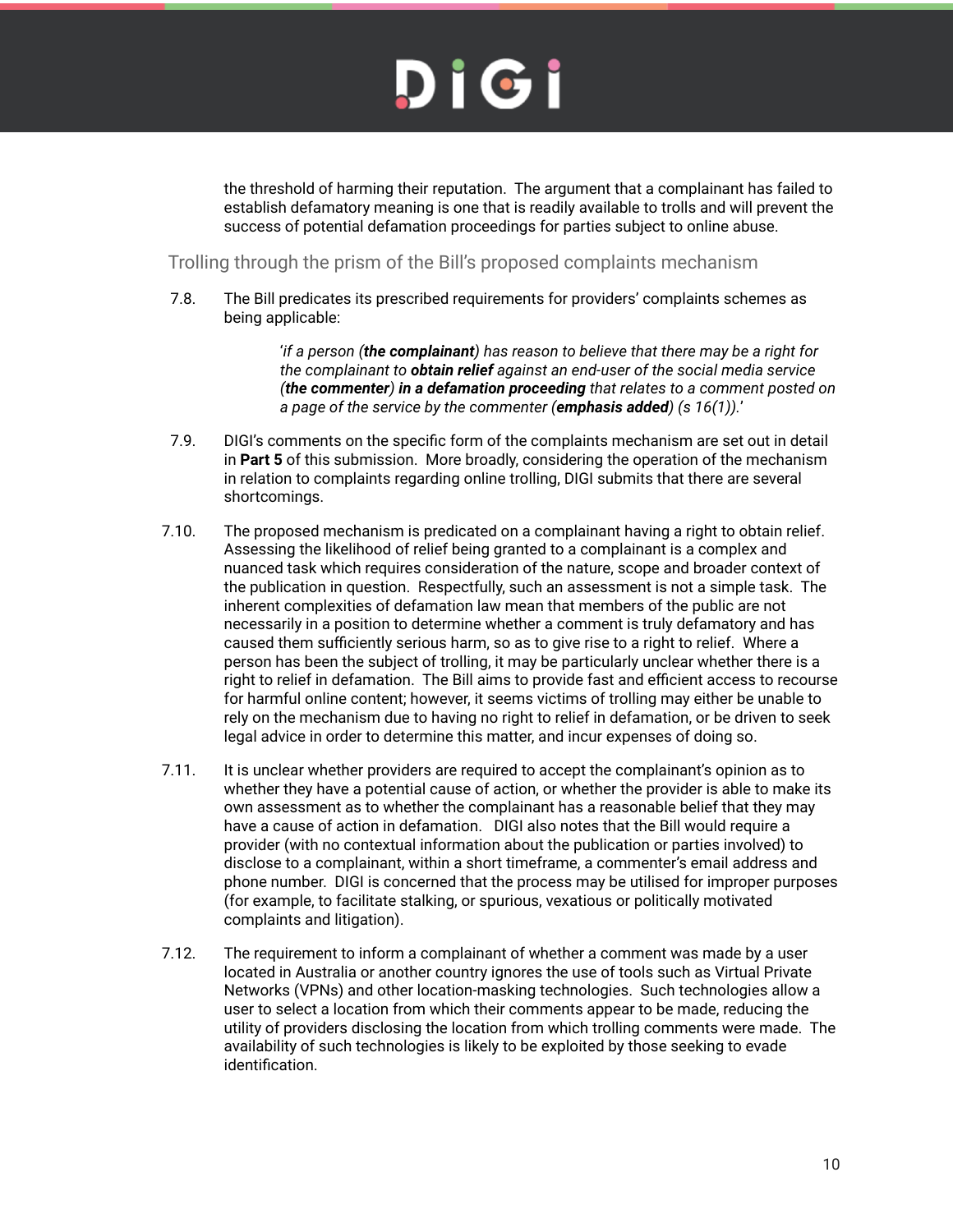7.13. In light of these factors, DIGI submits that while the proposed complaints mechanism may provide victims of online trolling with a sense of agency and control, the nature of trolling comments and those who make them mean that in many cases, the mechanism will be of limited use to those victims. By pointing to defamation as the primary means of recourse against online trolls, even where no cause of action in defamation arises, DIGI contends that the Bill may distract from other existing frameworks that provide better recourse for victims of online trolling (discussed further below).

### <span id="page-10-0"></span>Criminal liability for trolling

- 7.14. The Commonwealth Criminal Code makes it an offence to menace, harass or cause offence using a carriage service. $^{21}$  It also makes it an offence to use a carriage service to make threats to kill or cause serious harm to a person, regardless of whether the person fears that the threat will be carried out. $^{22}$  We note that the Australian Government made an election commitment on May 5, 2019 to increase maximum penalties for end-users who use a carriage service to menace, harass or cause offence to five years of imprisonment. 23
- 7.15. These criminal offences do not require the more demanding threshold of defamation proceedings and are considerably more responsive to many instances of r 'trolling'; A person subjected to 'trolling' and who feels menaced, harassed or offended by comments made by another social media user may have recourse to criminal provisions which carry a penalty of imprisonment for up to three years.
- 7.16. DIGI considers recourse to defamation as limited by costs to the complainant and the alleged 'troll' who has made the statements online. Pre-existing criminal provisions provide a more effective means of ending online abuse and 'trolling' by being more accessible to complainants and by directly addressing 'trolling' behaviour.
- 7.17. DIGI robustly supports measures that respond to online abuse and its victims. However, as noted above, the measures created by the Bill concentrate remedies in the hands of those who have the extensive means and age to access litigation, and lack provisions for people who do not have that access.
- <span id="page-10-1"></span>8. Role of the Online Safety Act
	- 8.1. The Online Safety Act establishes an extensive framework for dealing with online abuse, cyberbullying and the sharing of intimate images without consent. DIGI contends that the powers of the eSafety Commissioner are far more effective at addressing a broad range of abusive online behaviour than a complaints process available only where abuse

<https://www.liberal.org.au/latest-news/2019/05/05/keeping-australians-safe-online>

<sup>21</sup> *Commonwealth Criminal Code 1995* (Cth) s 474.17.

<sup>22</sup> Ibid s 474.15.

<sup>&</sup>lt;sup>23</sup> See media release: Prime Minister The Hon Scott Morrison MP, Attorney-General The Hon Christian Porter, Senator The Hon Mitch Fifield Minister For Communications And The Arts, Joint Media Release (05/05/2019), "Keeping Australians Safe Online", accessed at

See also transcript: Prime Minister The Hon. Scott Morrison MP (05/05/2019), Transcript Remarks, Campaign Rally Central Coast, accessed via CCH alerts, see quote: *"But the other thing we're going to do for all Australians, is we're going to increase the penalties for those who have been found to be bullying people online, causing those injuries. You won't go to jail for three years you'll go to jail for five years."*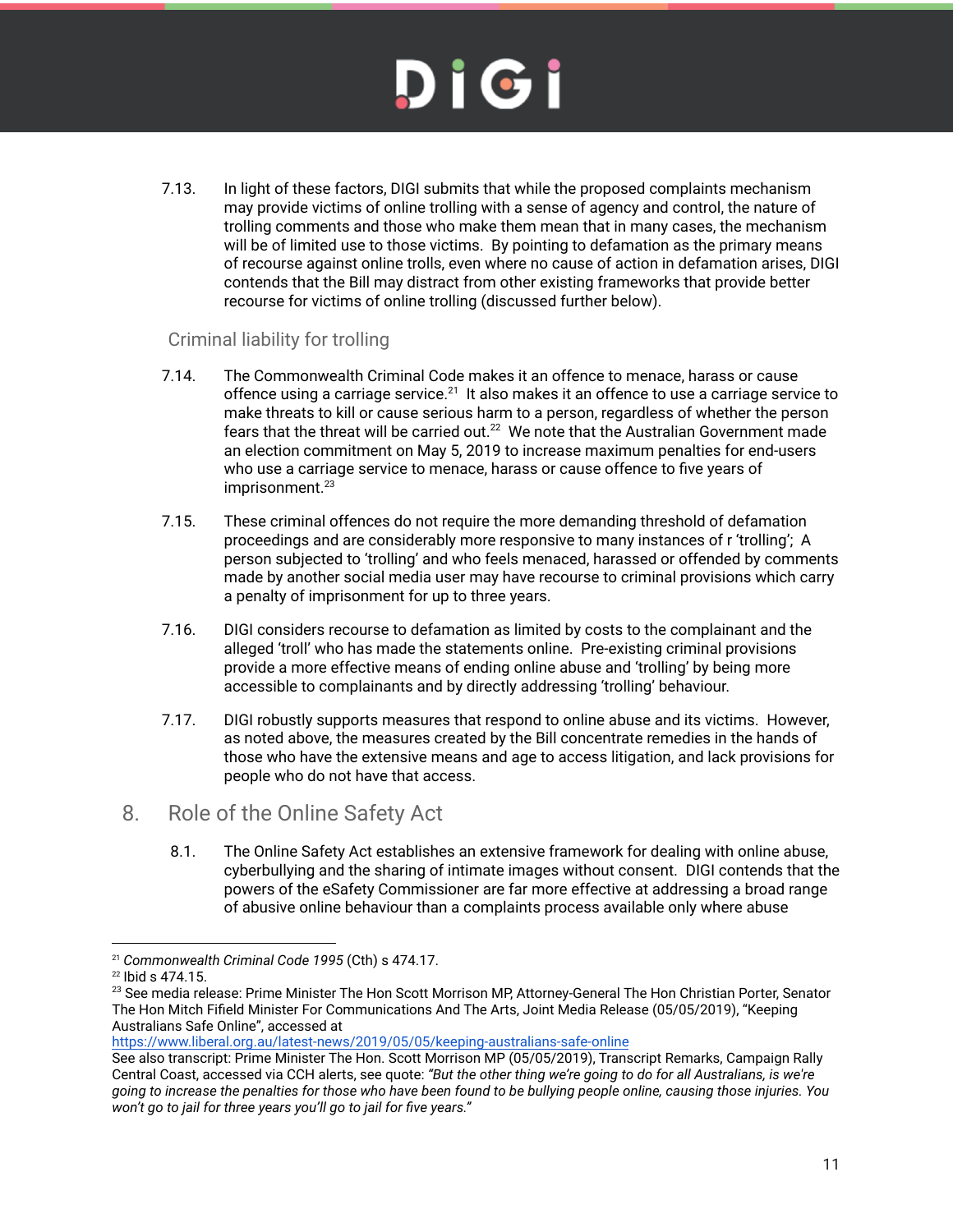

satisfies the elements of defamation. DIGI supports the issuing of take-down notices to social media companies and the authors of abusive material, as well as reliance on the investigative powers of the eSafety Commissioner.

#### <span id="page-11-0"></span>Specific protections for children

- 8.2. The protection of children from cyberbullying is of utmost importance to DIGI's members. All relevant DIGI members have strict policies to prohibit and rapidly remove the cyberbullying of Australian children and minors. These policies are regularly updated to ensure they reflect emerging patterns of abuse, in consultation with experts.
- 8.3. They provide reporting tools where content can be reported for cyberbullying. Such messages are reviewed by teams of human moderators, and addressed as quickly as possible. Enforcement actions include the removal of cyberbullying content, and the suspension or removal of accounts that have instigated it.
- 8.4. This enforcement infrastructure is often complemented with proactive technology detection that detects problematic content and flags it for human review.
- 8.5. Relevant members provide blocking tools where any user can be blocked from sending further unwanted messages, and provide tools to enable people to leave or hide group forums.
- 8.6. These policies and enforcement practices are complemented with a range of initiatives, partnerships and social programs aimed at providing minors with wider support from professionals, parents and teachers in relation to cyberbullying.
- 8.7. The Bill has been positioned as a measure to protect children. In a press conference announcing the Bill in November 2021, Prime Minister Scott Morrison said:

*As I look around the playing fields today and I watch all of these young kids and their parents out there, we do everything we can as a government and as a society to make sure that in the physical world in which we all live, and in particular in which these children live, they are safe. We need to, and we have been as a government taking steps to ensure that the online world in which these children, that is now their reality, they will live going forward is also a safe space. And that is why I'm very pleased to be here today to announce that the government is going to take further steps to protect Australians, in particular young Australians, online, because that's what we all deserve.* 24

8.8. While comments and conduct amounting to cyberbullying could be subject to defamation proceedings, and vice versa, DIGI does not expect the Bill to be used by children as a means to protect them from cyberbullying. Obstacles such as costs and difficulties assessing whether comments reach a threshold of defamation, render it particularly difficult for children to rely on defamation as a means of protection online. Further, children would require a litigation guardian and the means to engage in defamation proceedings. Their online abusers are likely to be their peers, who also lack the means

<sup>&</sup>lt;sup>24</sup> Prime Minister of Australia, 'Transcript, 28 Nov 2021, Canberra, ACT, Prime Minister' (Press Conference, 28 November 2021) <https://www.pm.gov.au/media/press-conference-7>.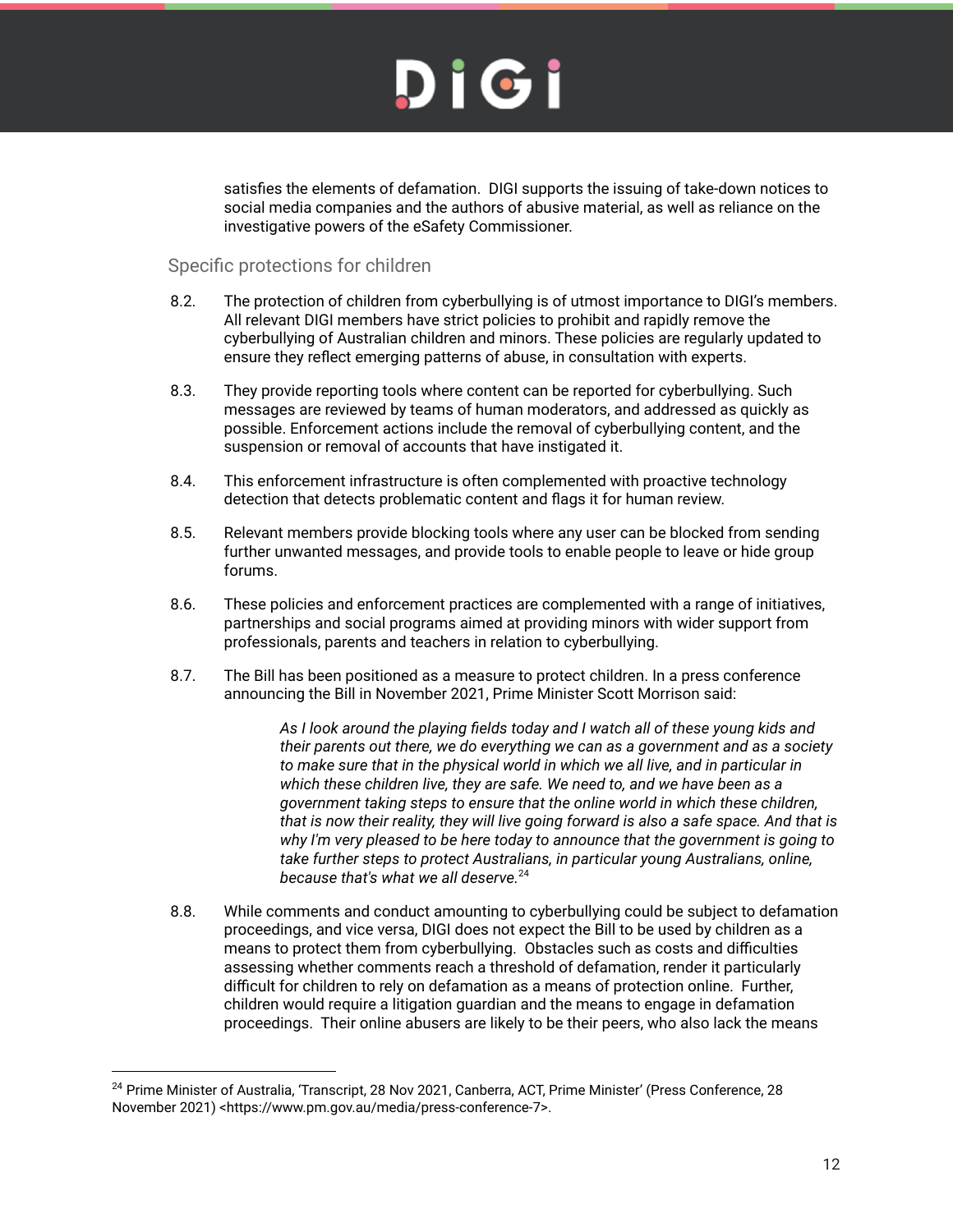

and support to engage in any form of litigious solution. It is therefore unclear that the Bill would be an appropriate means of protecting young Australians.

- 8.9. The *Enhancing Online Safety Act 2015* (Cth) (**EOSA**) allows Australian minors who are the target of cyberbullying material, and those representing them, to complain to the Office of the eSafety Commissioner (the Commissioner). The Commissioner can direct a request for removal to the social media service, and the service must remove the content within 48 hours. The Online Safety Act, which enters into force on January 23, 2022, reduces the timeframes that a social media service must respond to 24 hours.
- 8.10. The draft Basic Online Safety Expectations (**BOSE**), when finalised, will come into effect with the OSA, and apply to all social media services, messaging services and websites. A core expectation of the BOSE is that a provider of a service must take reasonable steps to minimise the extent to which cyberbullying material targeted at an Australian child or adult is available, and to make reports about the provider's related activities available to the Commissioner.
- 8.11. The EOSA and OSA children's cyber bullying schemes enable the Commissioner to issue end-user notices that require a person who posts cyberbullying material to remove the material, refrain from posting any cyberbullying material targeting the child, and/or apologise to the child for posting the material. However, to date, DIGI understands that no such end-user notices relating to cyberbullying have been issued.
- 8.12. The Online Safety Act provides direct and enforceable protections for children using social media services. The Bill risks undermining these protections with a less focused mechanism of litigating online abuse which remains inaccessible to the children it is said to protect.

### <span id="page-12-0"></span>Duplication of protections

- 8.13. DIGI contends that the Bill's inclusion of standards with which social media companies must comply in implementing their complaints and reporting mechanisms for online abuse risks conflicting with the measures already provided for under the Online Safety Act. The overlap between these measures risks diluting the overall intention of the Bill and the Online Safety Act to provide efficient, robust mechanisms for addressing, preventing and ending abuse online.
- 8.14. Under the Online Safety Act, social media services are obligated to adhere to robust complaints procedures and to assist the eSafety Commissioner in the exercise of its take down and information gathering powers. The Bill clearly contemplates interaction with the Online Safety Act. Section 14 of the Bill provides that if a social media service provider is a publisher by virtue of that section, and becomes a party to defamation proceedings, they are prevented from relying on s 235 of the Online Safety Act. Section 235 excludes Australian 'hosting service providers' from liability in various circumstances relating to abusive, inappropriate or sensitive content. The Bill purports to exclude the operation of that section, presumably in recognition of the broad definition of 'hosting service providers', $25$  which may capture social media service providers or page owners.

<sup>&</sup>lt;sup>25</sup> Online Safety Act, s 17.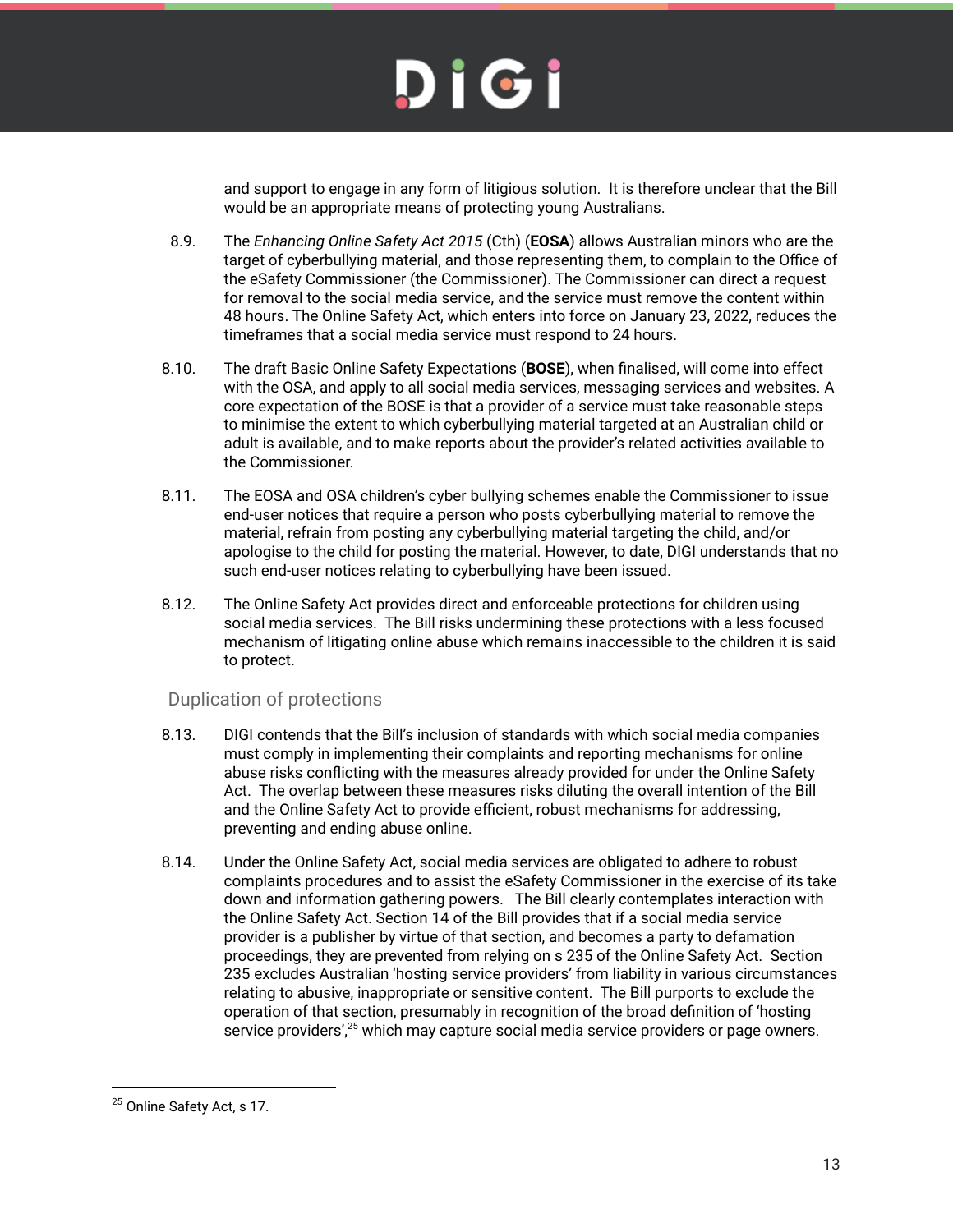- 8.15. The Online Safety Act will commence imminently, and it remains to be seen how it will operate in practice. However, it appears that there is significant overlap between these laws (including in terms of the processes a social media service would need to have in place to respond to complaints of abusive material), but uncertainty with respect to the definitions and language adopted.
- 8.16. The Bill should carefully consider the appropriate use of language and cohesive obligations on providers, to ensure that there is clarity and certainty in the obligations of providers in order for the mechanisms to be effective in preventing online harm. Such clarity makes compliance easier– particularly for start-ups, smaller challenger companies, and those without a large local staff presence – who may be struggling to make sense of the complex regulatory environment in Australia

### <span id="page-13-0"></span>**Summary of recommendations in Part 4**

- C. The Bill should clarify the process for determining whether a complainant has a possible cause of action in defamation.
- D. The Bill should be consistent with the Online Safety Act and avoid overlapping or conflicting compliance requirements for social media services, particularly as they relate to children and vulnerable users of social media services. This includes removing sections 3(e) and 3(f) of the Bill and revising section 16 to be consistent with the Online Safety Act.

### <span id="page-13-1"></span>Part 5: Complaints mechanism and end-user information disclosure orders

- <span id="page-13-2"></span>9. Introduction
	- 9.1. DIGI supports the introduction of complaints mechanism guidelines and court disclosure processes in order to provide further clarity to providers as to the level of assistance to be provided to users who have allegedly been defamed online. As DIGI's submission has detailed, these mechanisms are presently under consideration as part of the Stage 2 Review of the MDPs, and should not be introduced prior to the conclusion of that review. In the event that the Commonwealth Government does not accept this position, this Part sets out specific concerns with the mechanisms as currently contemplated in the Bill.
	- 9.2. DIGI considers that certain aspects of the Bill, including the proposed complaints process under s 16 and the issuing of end-user information disclosure orders under s 18 (together, in this Part, **'the resolution mechanisms'**), require further amendment and particulars, in order to address some uncertainty arising from the current form and scope of the proposed scheme.
	- 9.3. Addressing this uncertainty will enable providers to comply with the resolution mechanisms proposed and to benefit from the safe-harbour defence under the Bill.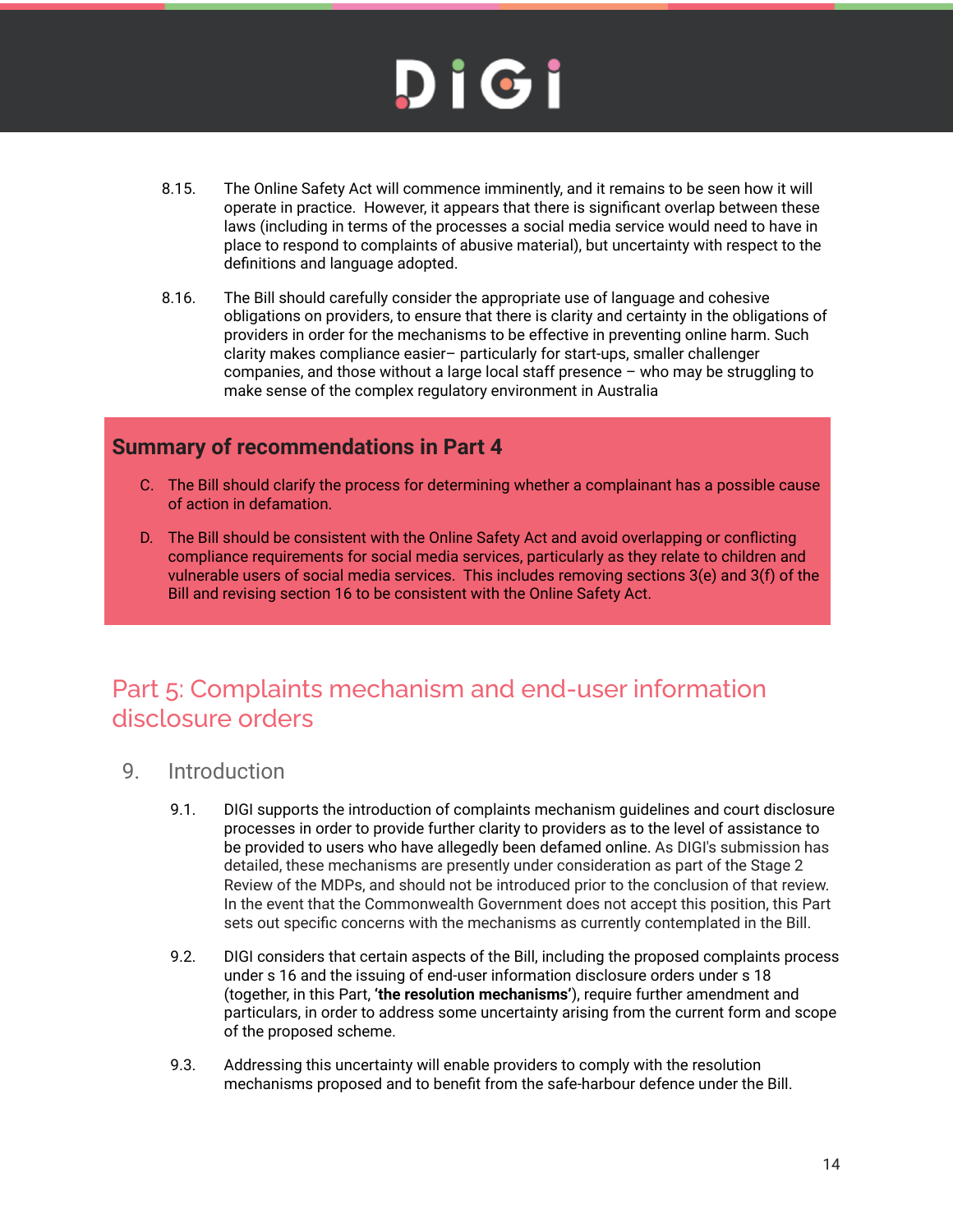### <span id="page-14-0"></span>10. Collection of contact details and online anonymity

- 10.1. The Bill applies to 'social media services', defined broadly to encompass interaction between 'two or more end users.' This definition is by no means limited to large, mainstream social media services as it encompasses a wide range of services, such as local and small business community forums, educational forums, business forums, health support forums, and any blogs with comments enabled. For example, the mental health organisation Beyond Blue operates a number of online community forums on topics relating to anxiety and depression where Australians can share their experiences and connect<sup>26</sup>.
- 10.2. The Bill requires a provider to provide the contact details of the commenter in compliance with both the complaints scheme (s 16) and end-user information disclosure orders (s 18). Under either mechanism, the contact details to be provided are the commenter's name, email address and phone number (s 6, definition of 'relevant contact details'). The Explanatory Paper states that the details 'need to be effective to contact the commenter. Details that turn out to be fake will not allow the provider to access the defence' (pp.  $4$  – 5). The Bill incentivises those services to collect more personal information from their users by offering legal safe harbours if they do so.
- 10.3. This means that Australians who prefer not to use their real name online or to share their contact details with a very wide range of websites, often for their own safety or privacy, may not always be able to do so.
- 10.4. Many end-users have valid and important reasons for anonymity. For example, as the Office of the eSafety Commissioner acknowledges, a valid reason for anonymity and identity shielding is to protect users from unwanted contact. The Office encourages children only to use their given name, a nickname or an avatar online instead of a full real name which makes it more difficult for sexual predators and scammers to interact with them $^{27}$ .
- 10.5. As acknowledged by the former UN Special Rapporteur for Human Rights David Kaye, the ability for users to remain anonymous online can also be an important means for keeping them safe and promoting human rights $^{28}$ . For example, anonymity enables activists to expose repression, corruption and hate and allows stigmatised or marginalised communities to find safety and support when revealing their real-world identity could expose them to harm. As David Kaye recently told a forum in Australia on anonymity:

*It's been essential to individual human development in repressive societies – the ability to seek information or receive information in a kind of cone of privacy, if we want to think of it like that, under the blanket of anonymity.*

*It has allowed people historically to explore their heritage, to explore their sexual orientation, their gender identity, and we could go on and on, and anybody could come up with examples where a failure of anonymity or publicity of one's persona*

 $27$  Office of the eSafety Commissioner, "Anonymity and identity shielding", accessed at <sup>26</sup> Beyond Blue, *Online forums,* accessed at: <https://www.beyondblue.org.au/get-support/online-forums>

<https://www.esafety.gov.au/about-us/tech-trends-and-challenges/anonymity>

<sup>28</sup> Kaye, David (2015), *Report of the Special Rapporteur on the promotion and protection of the right to freedom of opinion and expression, UN Human Rights Council,* accessed at<https://www.undocs.org/A/HRC/29/32>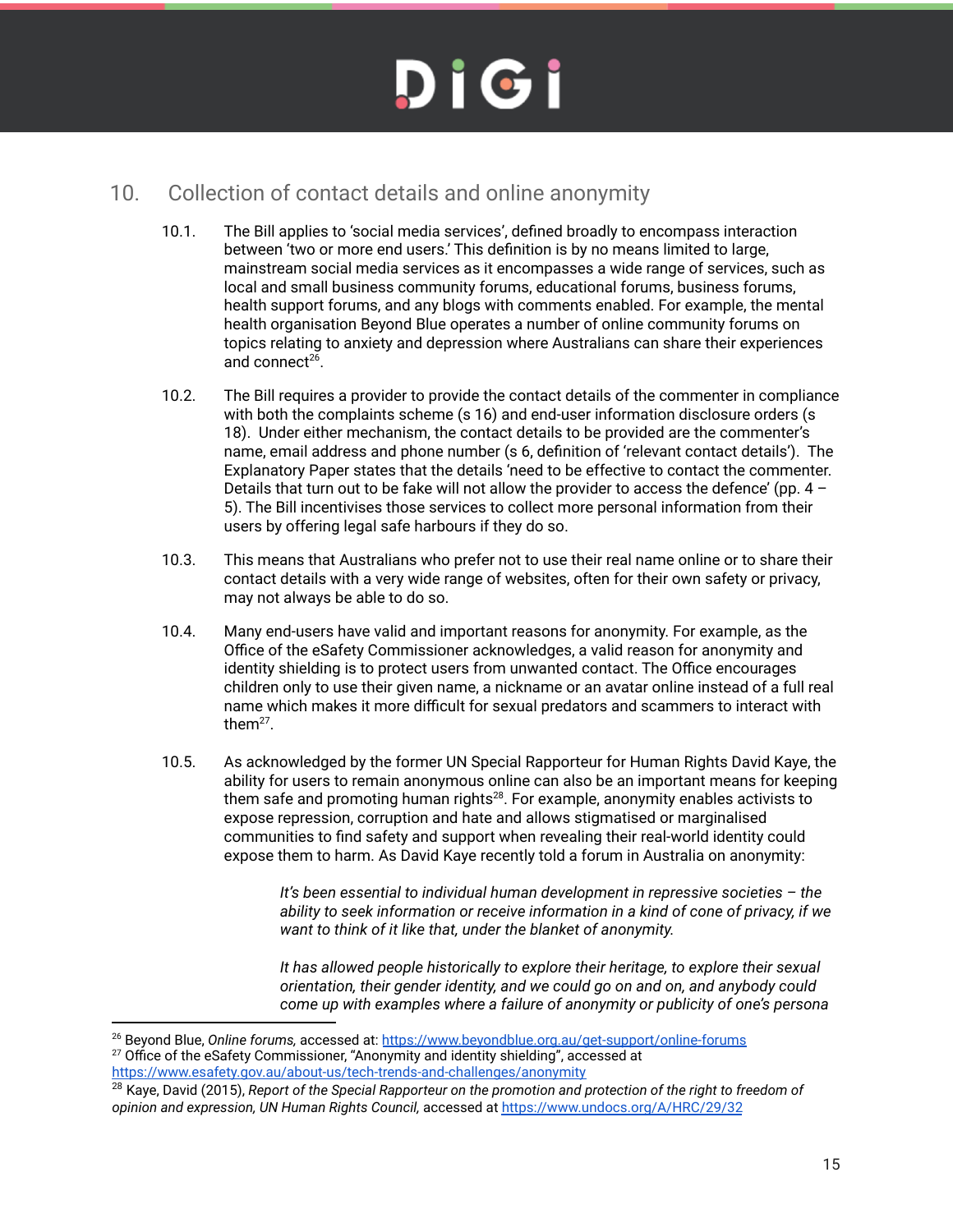#### *might lead to real harm. 29*

- 10.6. These regulatory proposals to collect additional information run counter to the universally accepted privacy practice of data minimisation. Data minimisation requires goods or service providers to not seek to collect data beyond what is reasonably needed to provide the good or service. Data minimisation that forms part of the existing APPs under the *Privacy Act 1988 (Cth)* (**'Privacy Act'**), and is also a key principle of the Consumer Data 30 Right<sup>31</sup>. We discuss the privacy concerns in more detail below.
- 10.7. Additionally, DIGI is concerned that a potential increase in data collection for all websites, and the sometimes sensitive nature of the data being collected, will create increased cyber security risks to users of a whole range of websites in Australia.
- 10.8. In addition to the negative implications for Australians' safety, advocacy, privacy and cyber security, there is evidence that calls into question the correlation between anonymity and online harm. In August 2021, Twitter released an analysis of accounts that were removed or suspended for abuse on its platform in response to the Euro 2020 final, and found that 99% of the accounts suspended were not anonymous and were in fact identifiable<sup>32</sup>.

### <span id="page-15-0"></span>11. Verification of contact details

- 11.1. In addition to the issues arising from additional information collection, DIGI submits that the process of verifying a commenter's details is a complex one and the current draft Bill places an onerous obligation on providers to verify details, which they may have no means of verifying, or risk losing the benefit of the defence. For instance, it is possible for users of various digital platforms to set up an account with a fake name, even if their email address and phone number are verified. It is also possible to set up an email address for the purpose of registering a social media account, verify that address for the purposes of registering a social media account and subsequently deactivate that address. It is also quite likely that existing and previously registered accounts have provided contact details that are, or may become, out-of-date.
- 11.2. Where a commenter does not provide consent to disclose their contact details, and an end-user information disclosure order is made under s 18 of the Bill, it may not be a straightforward process to verify that the information the provider has on record is correct. The proposed scheme places obligations on providers that extend well beyond the contemplated scope of holding commenters of defamatory comments to account, imposing an onerous and ongoing obligation on providers to verify the identities of all

 $29$ Taylor, Josh (5/11/2021), "Twitter says any move by Australia to ban anonymous accounts would not reduce abuse", in *Guardian Australia,* accessed at

[https://www.theguardian.com/technology/2021/nov/05/twitter-says-any-move-by-australia-to-ban-anonymous-accou](https://www.theguardian.com/technology/2021/nov/05/twitter-says-any-move-by-australia-to-ban-anonymous-accounts-would-not-reduce-abuse?CMP=Share_iOSApp_Other&s=09) [nts-would-not-reduce-abuse?CMP=Share\\_iOSApp\\_Other&s=09](https://www.theguardian.com/technology/2021/nov/05/twitter-says-any-move-by-australia-to-ban-anonymous-accounts-would-not-reduce-abuse?CMP=Share_iOSApp_Other&s=09)

<sup>30</sup> OAIC, *Australian Privacy Principles*, available at: [https://www.oaic.gov.au/privacy/australian-privacy-principles,](https://www.oaic.gov.au/privacy/australian-privacy-principles) see APP 3 and APP 11.

<sup>31</sup> OAIC, "Chapter 3: Privacy Safeguard 3 — Seeking to collect CDR data from CDR participants", accessed at [https://www.oaic.gov.au/consumer-data-right/cdr-privacy-safeguard-guidelines/chapter-3-privacy-safeguard-3-seekin](https://www.oaic.gov.au/consumer-data-right/cdr-privacy-safeguard-guidelines/chapter-3-privacy-safeguard-3-seeking-to-collect-cdr-data-from-cdr-participants/) [g-to-collect-cdr-data-from-cdr-participants/](https://www.oaic.gov.au/consumer-data-right/cdr-privacy-safeguard-guidelines/chapter-3-privacy-safeguard-3-seeking-to-collect-cdr-data-from-cdr-participants/)

 $32$  Twitter (10/8/2021), "Combatting online racist abuse: an update following the Euros", accessed at [https://blog.twitter.com/en\\_gb/topics/company/2020/combatting-online-racist-abuse-an-update-following-the-euros](https://blog.twitter.com/en_gb/topics/company/2020/combatting-online-racist-abuse-an-update-following-the-euros)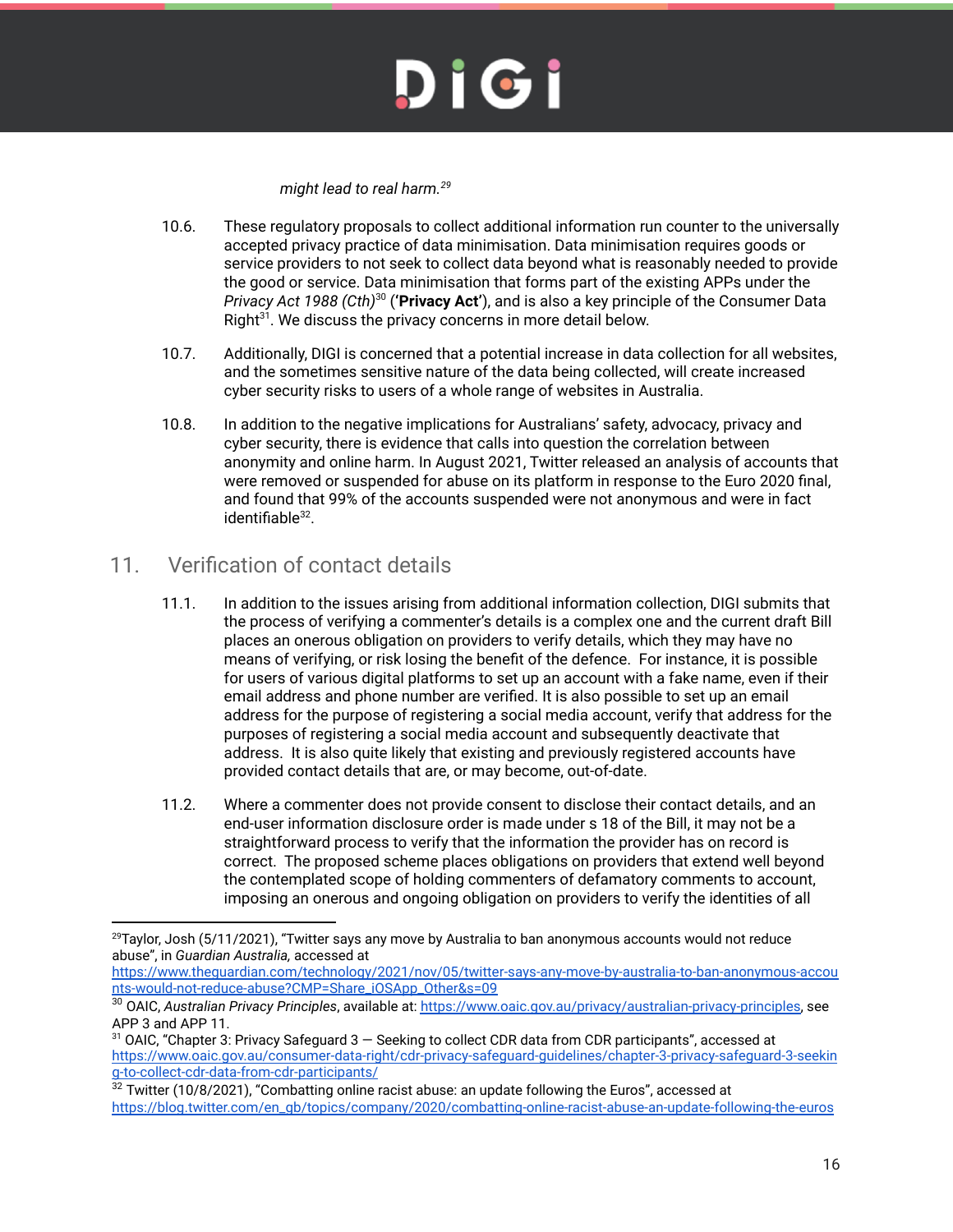users, and update that verification with the cooperation of users on an ongoing basis. This obligation imposes an unreasonably high and challenging technical responsibility for providers to meet.

- 11.3. DIGI therefore submits that the Bill must contemplate that there will, inevitably, be situations where the information held and accessed by the provider and entity will not be the correct contact information of the commenter. In these circumstances, if the provider undertakes all relevant steps in the complaints process in compliance with the order, the defence under the Bill should be made available to the provider, including in circumstances where a commenter's contact details cannot be verified.
- 11.4. Further, DIGI submits that once the contact details are provided by the provider to the complainant, the onus should then shift to the complainant to make a reasonable attempt to contact the commenter before the institution of proceedings. In the absence of such an obligation on the complainant, the provider may be denied a defence despite having complied with all obligations, simply because a complainant's limited efforts to contact a commenter have been unsuccessful.

### <span id="page-16-0"></span>12. Nominated entity requirements and access to data

- 12.1. Section 20 of the Bill proposes that if a social media service provider is a foreign body corporate, and the service has at least 250,000 Australian account-holders (or has been specified in the legislative rules), the provider must have a nominated entity in Australia. The nominated entity is required to have "access" to relevant contact information and country location data (s 20(1)(f)).
- 12.2. DIGI understands the Commonwealth Government's intention to ensure that jurisdictional issues do not present a barrier to the operation of the complaints and end-user information disclosure order mechanisms proposed in the Bill. However, DIGI submits that the nominated entity requirement as it currently stands does little to address this concern, and may be unduly disruptive to providers' existing data arrangements. For example, companies that operate in several jurisdictions usually have particular corporate entities – and nominated personnel within those entities – that have authorisation to access user data. They often impose such restrictions in line with their own human resources practices, cyber security considerations and the consideration of applicable law.
- 12.3. The Bill does not contemplate any unique purpose for the nominated entity that cannot be fulfilled by a provider in instances exemplified above. The current form of the Bill is drafted so that recourse for complainants are sought from, and obligations to comply are placed on providers, regardless of whether a nominated entity exists. For instance:
	- a) The complaints mechanism in s 16 of the Bill is an obligation for the provider. Regardless of whether there is a nominated entity in Australia, the responsibility for complying with the requirement to have an appropriate complaints mechanism in place is placed on the provider. The provider must ensure that the complaint is answered, and certain information provided, within specified timeframes. These timeframes are required to be met regardless of whether the provider has a nominated entity as defined under the Bill.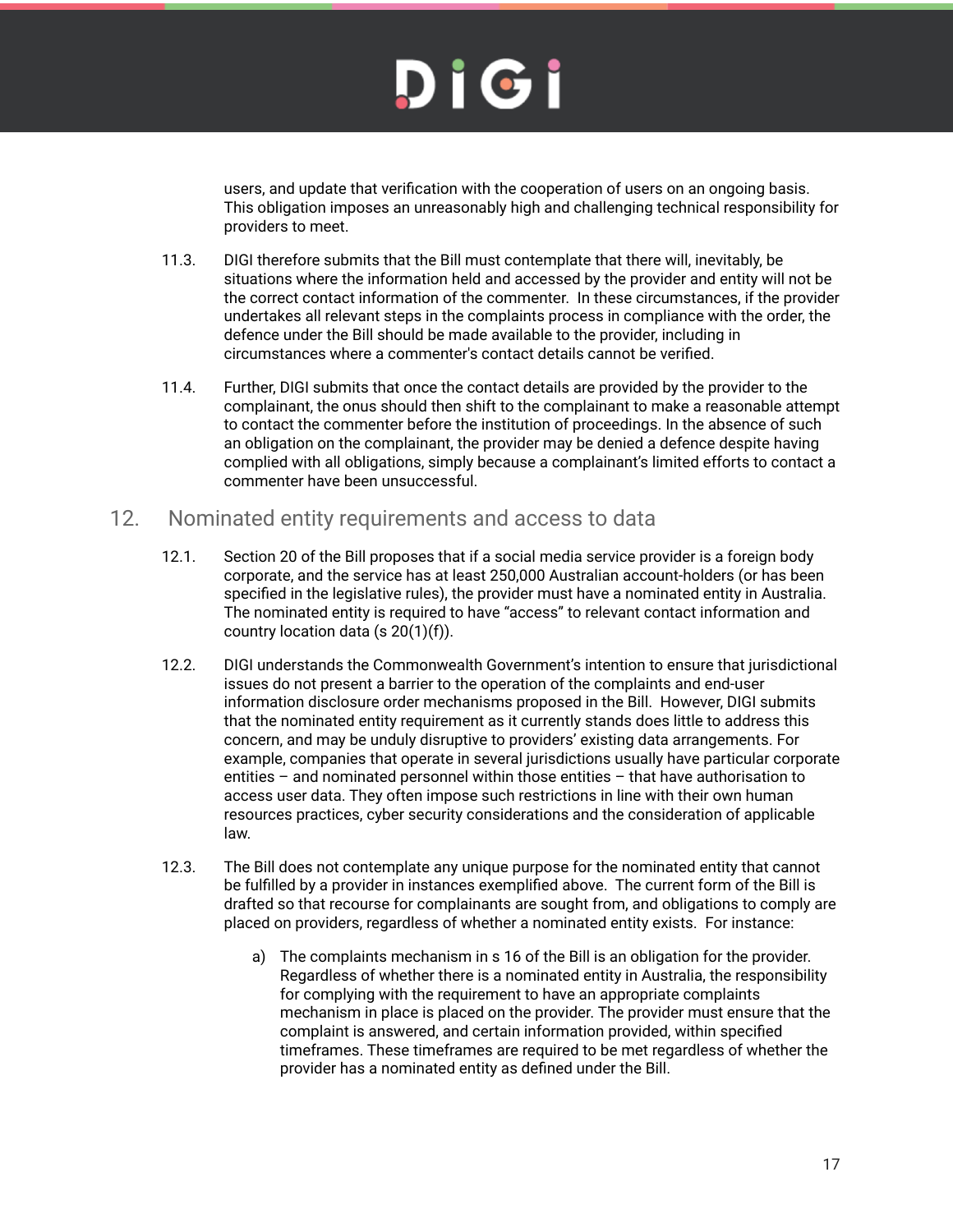- b) Section 18 of the Bill provides that complainants can seek end-user information disclosure orders against the provider.
- 12.4. DIGI submits that providers should be able to undertake their preferred practice to comply with these timeframes and requirements under the proposed Bill, and that it is burdensome to impose a requirement of creating a nominated entity specifically in Australia to do so. The requirement to grant a nominated local entity access to data that may be held overseas may be practically burdensome and cause disruption to providers' existing arrangements, which are subject to extensive privacy regulations in foreign jurisdictions. For example, in instances where a multi-national company has several corporate entities, they may have arrangements under laws such the *General Data Protection Regulation* (**GDPR)** that determine if or how user data may be shared across those entities.
- 12.5. Some providers may wish to nominate an existing entity in order to meet the requirements under the Bill, however it is not an essential aspect to ensure compliance with the Bill. The critical factor is whether the complainant will have their complaint answered within the necessary timeframe; the complainant is not concerned with whether the answer is provided by a local entity. The imposition of substantial penalties for failure to comply with this requirement, including the continuing contraventions provision in s 21 of the Bill, is therefore an extreme and unjustifiable result.
- 12.6. DIGI also notes that the requirement to have a nominated entity as it is currently defined under the Bill may conflict with Australia's free trade obligations relating to the provision of services. Namely, Article 10.5 of the Australian-United States Free Trade Agreement (AUSFTA) provides that Australia cannot require a service supplier in the US to establish or maintain a representative office or any form of enterprise, or to be resident, in Australia as a condition for the cross-border supply of a service.
- 12.7. Ultimately, there is little utility in requiring the nominated entity to be an agent or related body corporate of the provider (s  $20(1)(f)$ ); all that the entity requires is access to the relevant contact details and country location data; and authority to receive, on behalf the provider, complaints and requests made under the scheme by Australian persons.

### 13. Removal of innocent dissemination defence under s 14(3) and interaction with s 15 defence

- 13.1. DIGI's ultimate position is that the removal of the innocent dissemination defence for providers is unfair, unnecessary, and fails to understand the very nature of the defence as providing recourse for defendants with a lack of knowledge of, and control of, the defamatory content. DIGI submits however, that if the innocent dissemination defence is removed under the Bill, s 14(3) should be revised to ensure that the innocent dissemination defence is only unavailable to providers in circumstances where a complainant has engaged the resolution mechanisms in the Bill.
- 13.2. Section 14(3) of the Bill prevents a provider from relying on the defence of innocent dissemination in circumstances where the provider is a publisher of the comment and is a party to defamation proceedings related to the comment. Section 15 of the Bill provides a defence to a provider that complies with the s 16 complaints scheme or a s 18 disclosure order. The removal of the availability of the innocent dissemination defence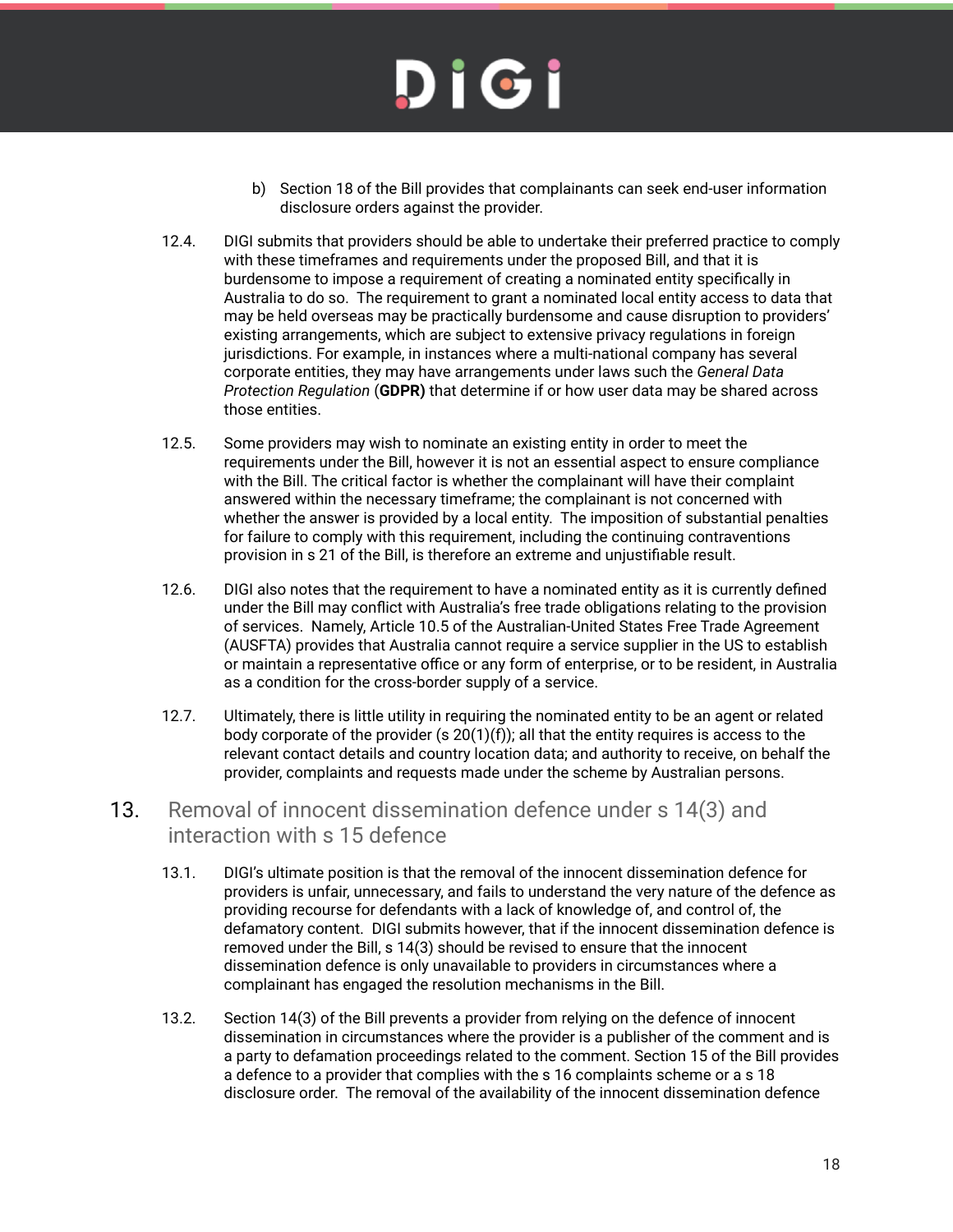for providers is not limited to circumstances where a complainant has engaged in either dispute resolution mechanism under the Bill. Rather, the Bill proposes a wholesale removal of the innocent dissemination defence. Despite the intentions of the Bill, it is possible for a prospective applicant to commence proceedings without first engaging in the resolution mechanisms, most notably through the issuing of a compulsory concerns notice as is required to commence proceedings under State legislation. This is highly problematic for providers, as it is not mandatory for a complainant to engage a resolution mechanism under the Bill before commencing defamation proceedings against a provider, leaving a provider without access to a defence as contemplated by the Bill, nor the defence of innocent dissemination. This is an unjust outcome for a provider who is joined to defamation proceedings in which the resolution mechanisms have not been engaged.

- 13.3. It is also likely that prospective applicants may not wish to undergo either of the resolution mechanisms provided in the Bill for a range of reasons. Most notably, they may not wish to subject themselves to additional processes to find the individual commenter when a cause of action lies against a provider as a publisher pursuant to s 14(1)(d) of the Bill. The legislative mandate that providers are publishers, and that the defence of innocent dissemination does not apply (whether or not the resolution mechanisms were engaged) is likely to contribute to increased litigation in Australia by encouraging prospective applicants to commence proceedings directly against a provider rather than attempting to identify and join the individual commenter. This would have the opposite effect of the Government's intended result, which is to ensure that post-*Voller*, individual commenters are held accountable for their comments online.
- 13.4. DIGI recommends that, if the innocent dissemination defence is to be removed for providers, s 14(3) be revised to ensure the defence is removed only where an applicant has initiated at least one of the two mechanisms provided in sections 16 and 18 of the Bill.

### <span id="page-18-0"></span>14. Availability of s 15 defence where consent has not been provided

- 14.1. Section 16 of the Bill provides that upon the request by a complainant for the commenter's contact details, the provider may only disclose such details with the commenter's consent (s 16 (1)(g)(iii)). A defence under s 15 of the Bill is not available to a provider where the provider has not received consent for disclosure and the complainant has not subsequently applied for or been granted an end-user information disclosure order under s 18.
- 14.2. Given that disclosure of contact details is for the purpose of providing a complainant with a means for redress against the commenter directly, DIGI anticipates that the commenter will invariably not consent to the provider providing the contact details to the complainant. It is DIGI's view that in these circumstances, the defence should be available to providers who have complied with all relevant requirements in seeking to obtain consent, whether or not consent is ultimately provided. This will ensure further certainty for providers that compliance at all stages will guarantee them the benefit of the safe-harbour defence in s 15.
- 14.3. DIGI therefore suggests amending s 15(2)(d) to insert the following condition: under the complaints scheme, the applicant has requested the provider to disclose the relevant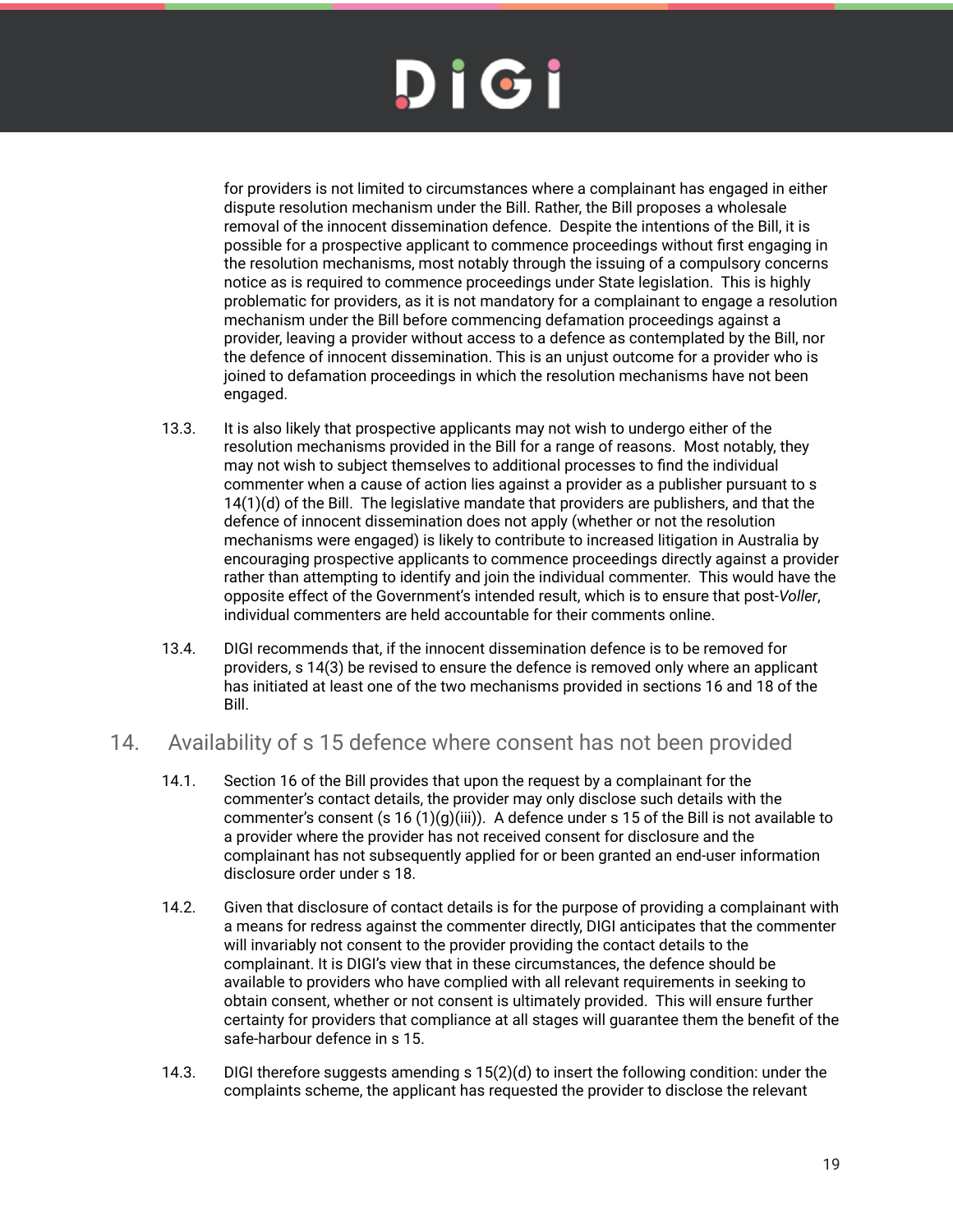contact details of the commenter to the applicant in order to assist the applicant in relation to the potential institution by the applicant of a defamation proceeding against the commenter in relation to the comment, and the provider has sought consent of the commenter to disclose the commenter's details to the applicant, and a court has not made an end-user information disclosure order in relation to the comment.

### <span id="page-19-1"></span><span id="page-19-0"></span>15. Section 16 timeframes

Practical effect of 72 hour timeframes on providers

- 15.1. The complaints mechanism in s 16 of the Bill contains numerous requirements for certain steps to be undertaken within a 72 hour timeframe. DIGI understands the need to impose timeframes to ensure the efficient and effective engagement by all parties in the complaints process. However, there are issues with compliance within this 72 hour timeframe, especially where the provider of a social media service is a body corporate incorporated in a foreign country with a nominated entity in Australia, as required by s 20 of the Bill.
- 15.2. Although the nominated entity is required to have access to the relevant contact details and country location data of end-users (s  $20(1)(f)$ ), this data may be stored on overseas servers, the data will likely need to be verified, and the data will need to be transferred into a comprehensible form. Undertaking this process may not always be achievable within 72 hours, particularly in circumstances involving international time differences, and where the 72 hour timeframe does not account for working days. DIGI therefore submits that the requirements to inform the commenter of a complaint  $(s 16(1)(b))$ , subsequently inform the complainant of such  $(s 16(1)(c))$  and to disclose the country location data of the commenter (s 16(1)(d)) cannot always feasibly be achieved within a 72 hour timeframe.
- 15.3. DIGI submits that:
	- a) the timeframes in s 16 should be by reference to working days, excluding weekends and public holidays in Australia and the country where the relevant user information is stored; and
	- b) the timeframe should be amended from 72 hours (i.e. 3 working days), and appropriate timeframes should continue to be considered as part of the Stage 2 law reform process.

### <span id="page-19-2"></span>Implementation of timeframes for commenter to consent

- 15.4. It is inevitable that some commenters, upon being contacted by a provider, will not respond to a request for consent to disclosure of contact details. Further clarity is required so that providers understand when to conclude that consent has not been provided, and to inform the complainant of such.
- 15.5. DIGI therefore recommends that s 16 be amended to provide a specified timeframe for the commenter to provide consent to the provider. Upon a lapse of this timeframe, unless the commenter advises otherwise, the provider can interpret a commenter's failure to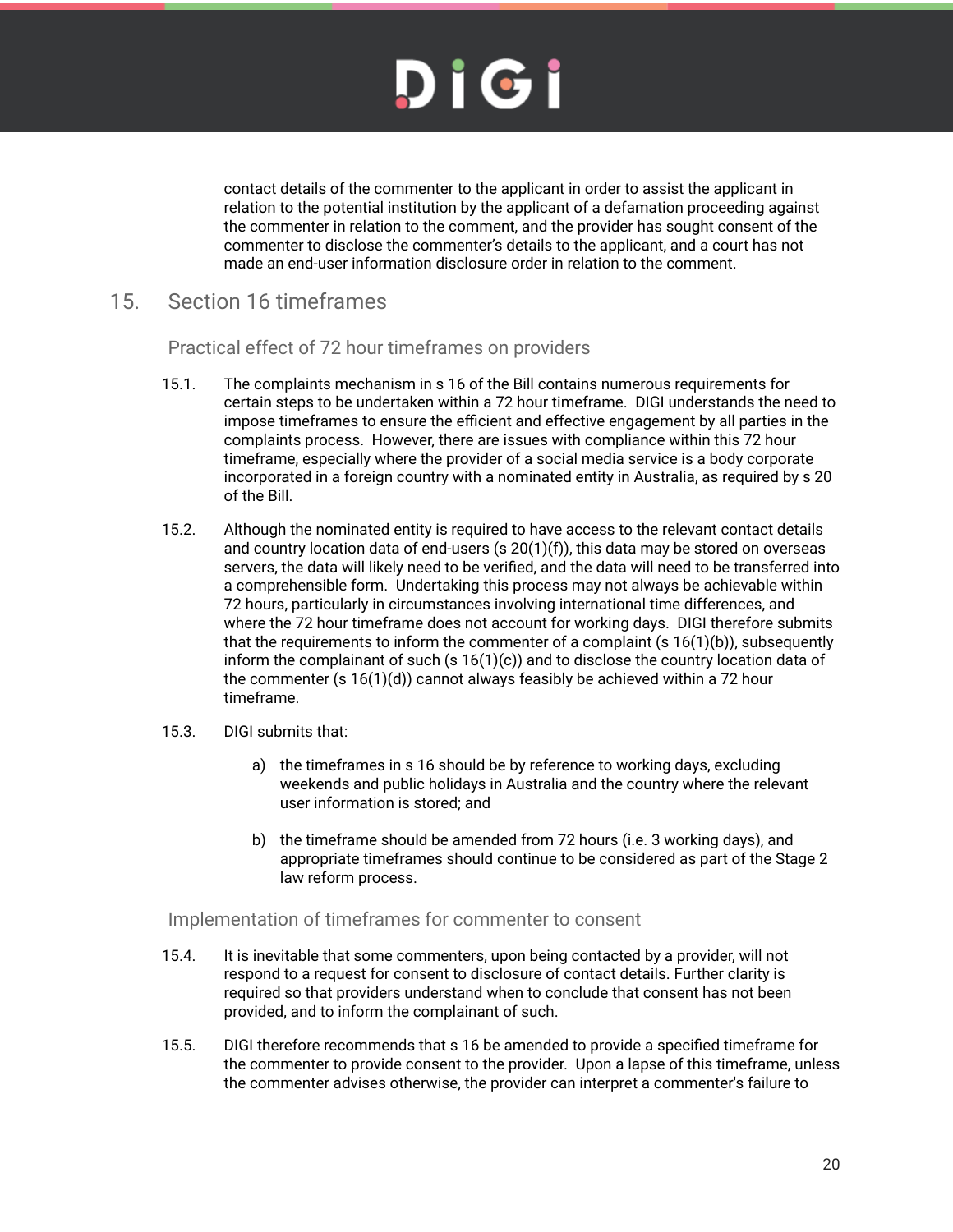

respond as a lack of consent to disclosure. It is suggested that the provider inform the commenter of this timeframe upon requesting consent.

### <span id="page-20-0"></span>16. Clarifying the 'reasonable belief' of the provider requirement

- 16.1. Section 16(1)(h) of the Bill provides that the provider is not required to take any action under the complaints scheme if the provider 'reasonably believes' that the complaint 'does not genuinely relate to the potential institution by the complainant of a defamation proceeding against the commenter in relation to the comment'.
- 16.2. This provision is uncertain. It is not clear what is required for a provider to substantiate its 'reasonable belief', or whether the statutory defence in s 15 will be available to a provider in circumstances where the provider reasonably holds this belief, and proceedings are subsequently instituted by the complainant in any event. DIGI recommends that the Bill resolves these uncertainties.

### <span id="page-20-2"></span><span id="page-20-1"></span>17. Addressing Privacy Concerns

Australian privacy jurisdiction: collection of personal information

- 17.1. The Bill requires providers to collect personal information from users in order to have access to the safe-harbour defence. As noted, the definition of a social media service provider in s 6 of the Bill, by reference to s 13 of the Online Safety Act, extends the definition beyond large social media organisations to include any electronic service with the primary purpose of enabling online social interaction between 2 or more users. As this submission has explored, the requirement to collect personal information from users is likely to have adverse consequences for internet users who will be required to hand over personal information to a broad range of online services and expose providers to increased risk of privacy violations.
- 17.2. It is possible that some of these providers may not be covered by the *Privacy Act 1988* (Cth) ('**Privacy Act**'). The Privacy Act applies to organisations with an annual turnover more than \$3 million (and Australian Government agencies), however it only applies to small business operators in limited circumstances – for instance, private sector health service providers. As such, certain providers incentivised to collect personal information by the Bill may not be required to comply with the protections of personal information upheld in the Privacy Act.

### <span id="page-20-3"></span>Australian privacy jurisdiction: disclosure of personal information

17.3. The disclosure of personal information under an end-user information disclosure order, where consent has not been obtained, also raises issues concerning an individual's right to privacy. Although the Privacy Act allows for the disclosure of personal information where it is required or authorised by or under an Australian law or a court order (Australian Privacy Principles 6.2(b)), such disclosure should not be taken lightly and should consider an individual's right to refuse consent to the disclosure of their personal information. The Bill should specify that the disclosure of personal information in accordance with the Bill is for the limited purpose of actual or anticipated defamation proceedings. It is otherwise possible that the resolution mechanisms contemplated by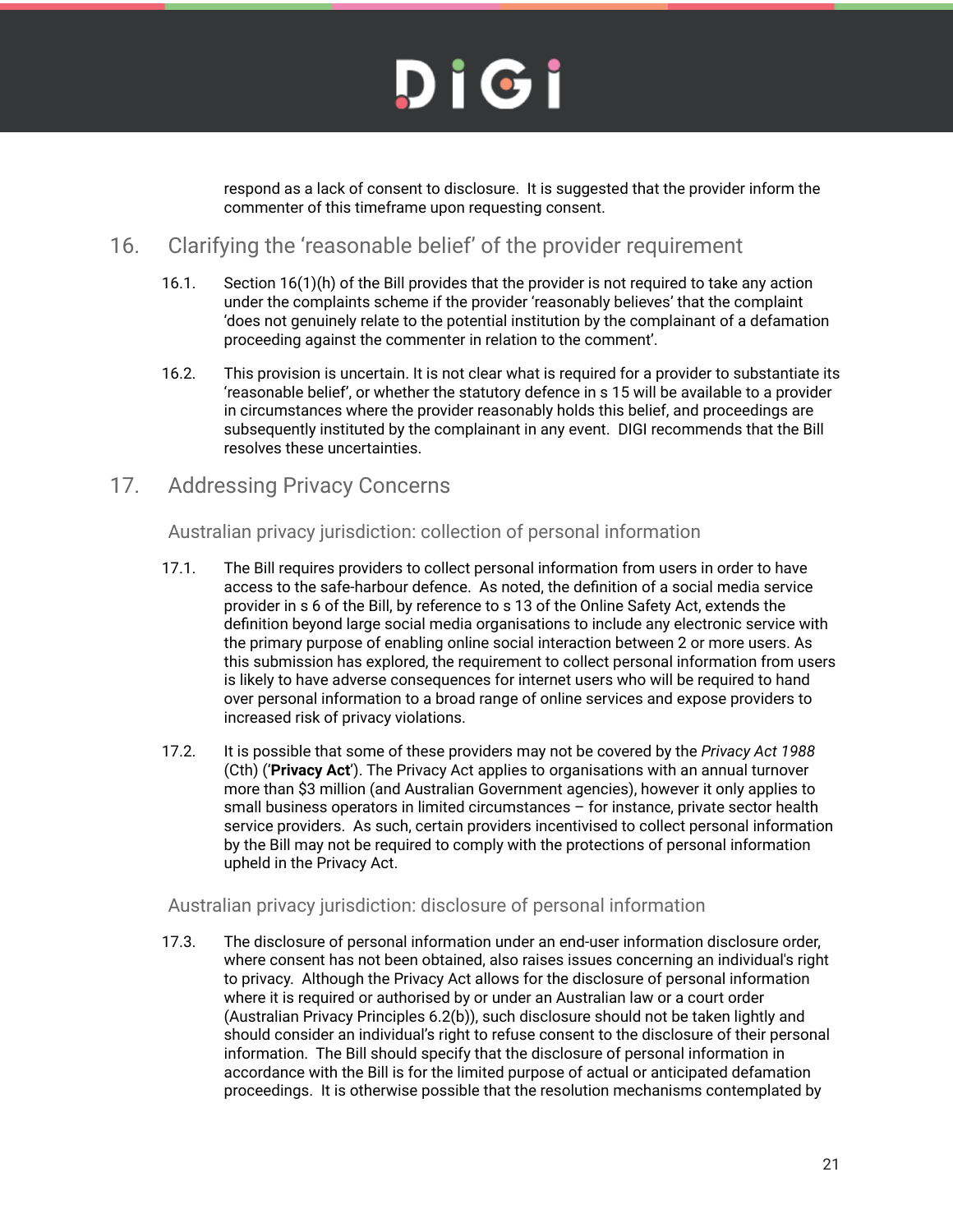the Bill could be used for other purposes other than the commencement of defamation proceedings. In order to address these concerns, the court may wish to consider factors that extend beyond "a risk to the commenter's safety" (s 18(3)) when making an end-user information disclosure order.

- 17.4. DIGI therefore submits that s 18(3) be amended to include non-exhaustive factors for the court to consider when making an end-user information disclosure order, including but not limited to:
	- i. whether disclosure presents a risk to the commenter's safety;
	- ii. whether the comment was made for whistleblowing purposes;
	- iii. an individual's right to privacy; and
	- iv. the ability of the provider to obtain the information.

#### <span id="page-21-0"></span>Interaction with privacy law in other jurisdictions

- 17.5. The requirement for providers to collect and hold information in order to be in a position to comply with the Bill also raises issues regarding potential conflicts with providers' existing privacy obligations under law in other jurisdictions. Where a social media service is a body corporate incorporated in a foreign country with a nominated entity in Australia, data sought by the complaints mechanism may be stored in the servers of the foreign body corporate. This body corporate would therefore be subject to the relevant privacy and information collection and disclosure regimes within the jurisdictions in which it operates and stores data.
- 17.6. DIGI foresees conflicting obligations between the mechanisms contemplated by the Bill and the legal obligations of its users under regimes in other jurisdictions, for example, under Article 17 of the *General Data Protection Regulation* (**GDPR**), which provides that an individual has the right to obtain erasure of their personal data by the controller under various grounds. There may be circumstances where an individual deletes their account and/or requests for their personal data to be erased by the foreign corporation, however, a nominated entity is required to hold or access the data for at least the limitation period, in order to meet the requirements of the compliance scheme and be afforded the benefit of a defence. We also note that the current review of the Privacy Act recommends a right to erasure in Australia that may create similar conflicts if this proceeds.
- 17.7. Whilst the Bill applies to comments that are made in Australia (see ss 9 and 16), the Bill does not require the commenter to be an Australian resident, therefore it is possible that an individual user who makes a comment within Australia has privacy rights under an international jurisdiction, to which a body corporate holding the data, potentially in an overseas jurisdiction, must uphold. DIGI submits that consideration should be given to this potential conflict.

### <span id="page-21-1"></span>**Summary of recommendations in Part 5**

E. The Commonwealth Government considers that the broad definition of social media services in the proposed Bill encompasses a wide range of services and incentivises those services to collect more personal information from their users. The Bill should therefore be amended to